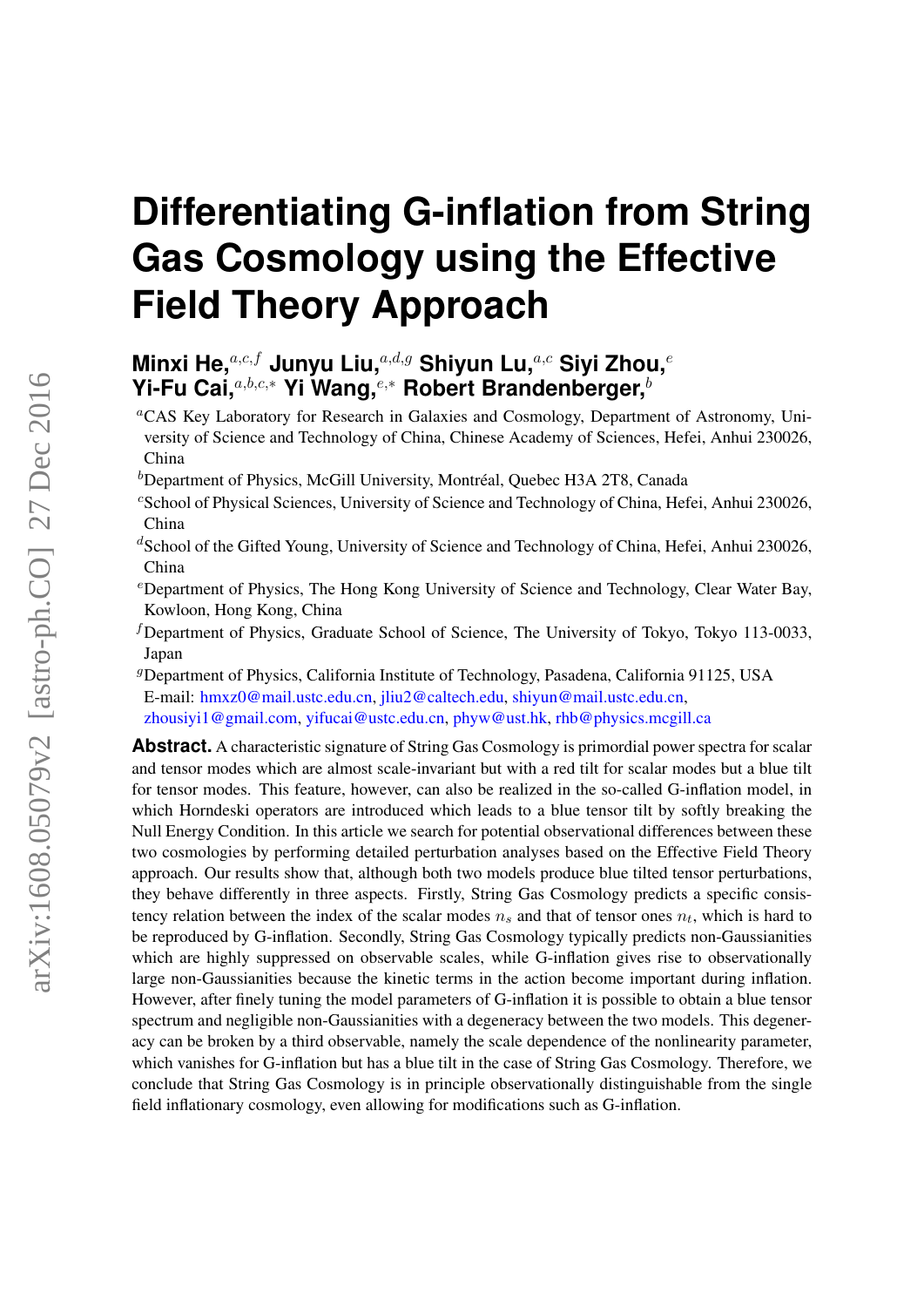# **Contents**

| 1 Introduction                                                              |    |
|-----------------------------------------------------------------------------|----|
| 2 The SGC: Emergent Stringy Universe                                        | 3  |
| 3 Effective Field Theory of Inflation and Non-Gaussianities                 | 5  |
| 4 Methods to Distinguish String Gas Cosmology from Inflationary Cosmologies | 9  |
| 5 Conclusions and Outlook                                                   | 10 |

#### <span id="page-1-0"></span>1 Introduction

The cosmic microwave background (CMB) temperature anisotropies have been measured to high precision and strongly support a cosmological paradigm in which the large scale structure (LSS) of our universe evolved from primordial almost Gaussian and almost adiabatic curvature perturbations with a nearly scale-invariant power spectrum [\[1\]](#page-14-0). Experiments are now providing us with CMB temperature maps which are accurate enough such that one can extract not only their specific patterns at linear order but also constrain the amplitudes and profiles of non-Gaussian fluctuations [\[2\]](#page-14-1) . To study the generation mechanism of these primordial perturbations is one of the most important topics of modern cosmology, through which one can probe very early universe scenarios.

Nowadays one can study CMB maps beyond the level of pure temperature anisotropies. Since the CMB photons are polarized, the study of CMB polarization maps could yield more information about the very early universe. In particular, the CMB polarization can be decomposed into the socalled E- and B-mode. Curvature perturbations of scalar type in the early universe lead to a pure Emode signal. B-mode polarization can originate from gravitational waves generated in the primordial epoch, or from vector and tensor perturbations at late times, such as in topological defect models [\[3,](#page-14-2) [4\]](#page-14-3). Different early universe cosmologies make rather different predictions for the spectrum of primordial gravitational waves. Hence, assuming for a moment the absence of late time vector and tensor fluctuations, the search for the B-mode signals in the CMB becomes a possible way of studying the nature of the early universe when quantum gravity effects are important. The E-mode polarization patterns have already been seen in the CMB surveys, and the results provide more evidence to support the standard paradigm of the hot big bang ΛCDM cosmology [\[1\]](#page-14-0) . The B-mode signals, however, have not yet been observed in any cosmological/astronomical experiment.

According to the latest joint analysis [\[5\]](#page-14-4) of the Planck and BICEP2/Keck Array data, there is an upper limit on the ratio r between the ratio r of the dimensionless power spectra of gravitational waves to scalar perturbations, namely  $r < 0.12$  (at a  $2\sigma$  confidence level). Future experiments will be able to probe the possible presence of primordial gravitational waves on cosmlogical scales to a fainter level [\[6\]](#page-14-5). From the theoretical perspective, a careful characterization of the power spectrum of Bmode polarization is necessary in order to distinguish between the predictions of different paradigms of very early universe cosmology. The most prevailing paradigm for early universe cosmology is the inflationary scenario, in which both the scalar and tensor primordial perturbations are predicted to be roughly scale invariant with slightly red tilts of which the values are determined by "slow roll" parameters and which satisfy the Planck data very well (see e.g. [\[7\]](#page-14-6)). In the simplest realizations of single field slow roll inflation there is in fact a consistency relation between the tilt  $n_t$  of the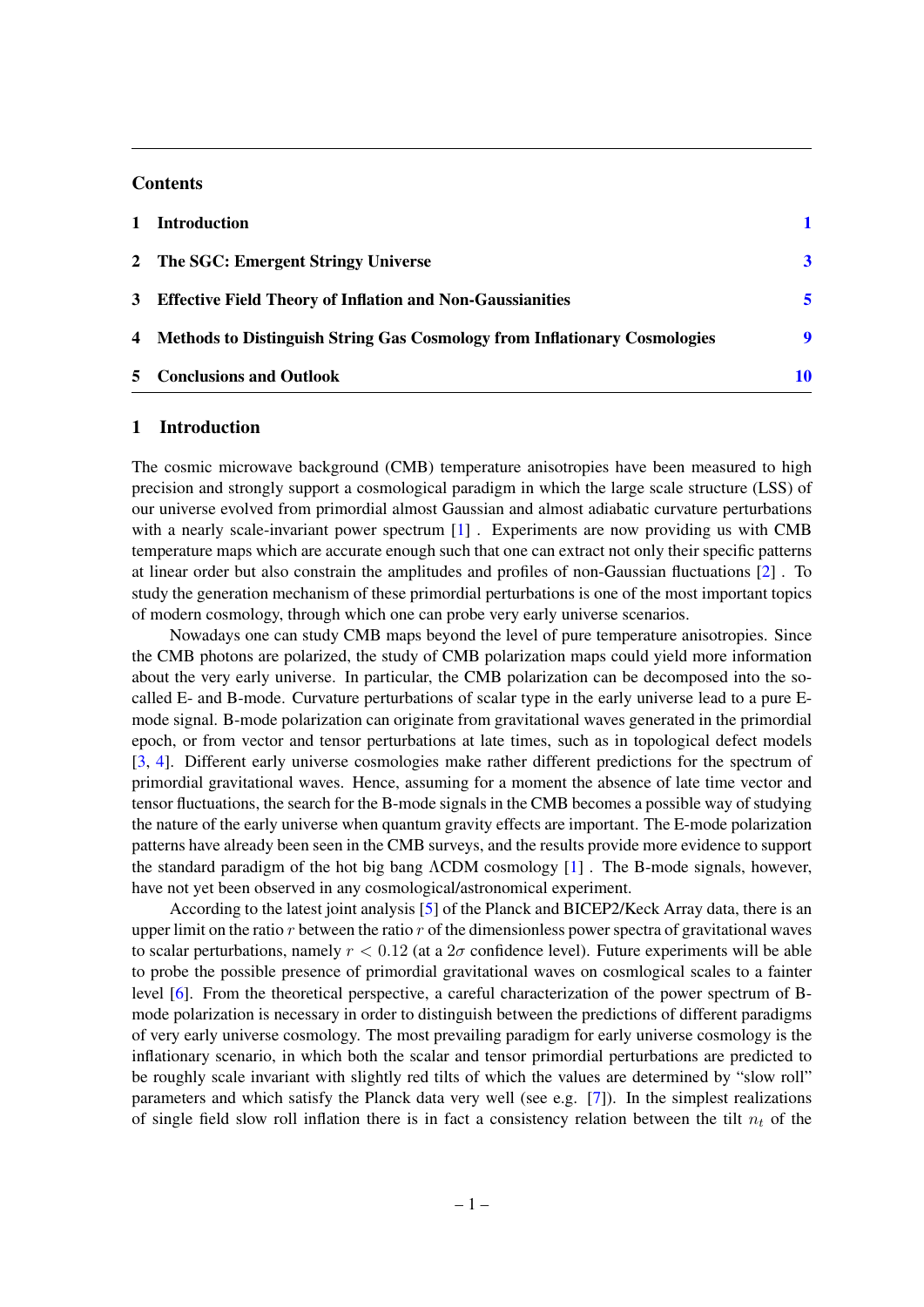tensor spectrum and the value of r, namely  $n_t = -r/8$ . In particular, this implies that the tensor tilt is negative. In fact, in the context of slow roll inflation with standard vacuum initial conditions a negative tilt can only be avoided if matter which violates the Null Energy Condition is introduced. However, several theoretically sound mechanisms were put forward in the literature to extend the standard inflationary paradigm of single field slow roll so that a blue tensor tilt could become possible [\[8\]](#page-14-7), such as Galileon inflation to be discussed below, the beyond-slow-roll inflation  $[10, 11]$  $[10, 11]$  $[10, 11]$ , the non-Bunch-Davies inflation  $[12-16]$  $[12-16]$ , the non-commutative (field) inflation [\[9\]](#page-14-12).

Another successful scenario of the very early universe, whose idea originated from the cosmological application of superstring theory, is String Gas Cosmology (SGC) [\[17\]](#page-14-13) . In this scenario, a nearly scale invariant spectrum of primordial density fluctuations with a red tilt can be achieved from thermal fluctuations of the string gas satisfying a holographic heat capacity condition [\[18](#page-14-14)[–20\]](#page-14-15) . Interestingly, in this cosmological paradigm the power spectrum of primordial gravity waves is predicted to be slightly blue, and hence distinguishable from standard inflationary models. However, the blueness of the tensor spectrum would not remove the degeneracy with the above extended inflationary models mentioned in the previous paragraph. Fortunately, the SGC scenario predicts a specific consistency relation between the spectral index  $n<sub>s</sub>$  of the scalar perturbations and that of the tensor modes [\[19\]](#page-14-16) , which is given by

$$
n_t \simeq 1 - n_s \,, \tag{1.1}
$$

at leading order. This SGC consistency relation differs from the predictions of the aforementioned inflationary models, and hence, if the spectral index of primordial tensor fluctuations can be measured in future CMB surveys, it may provide a smoking gun to distinguish the SGC scenario not only from standard inflation, but also from the inflation models mentioned above. Additionally, the primordial non-Gaussianities produced by the SGC are typically scale dependent and observationally invisible at current astronomical instruments [\[21\]](#page-15-0) .

Recently, however, another class of non-canonical inflation models were proposed in which "higher-derivative" Horndeski operators (also called the Galilean operators) were introduced. The resulting scenario is called G-inflation [\[23,](#page-15-1) [25,](#page-15-2) [26\]](#page-15-3) . This type of inflation model the NEC can be violated, and hence it is possible to generate a blue tilt for primordial tensor fluctuations and at the same time maintain a red tilt for scalar modes. Although it was shown in Ref. [\[27\]](#page-15-4) via a phase space analysis that the background evolution to realize this scenario is not very natural (the corresponding inflaton trajectory is not a fixed point), the G-inflation model can be degenerate with the SGC paradigm  $<sup>1</sup>$  $<sup>1</sup>$  $<sup>1</sup>$ .</sup>

In order to break the degeneracy between the SGC and G-inflation scenarios, we in the present article utilize the "effective field theory" approach to inflation [\[30\]](#page-15-5) to analyze under which conditions the model of G-inflation can reproduce the specific consistency relation of SGC. We further calculate the corresponding non-Gaussianities of G-inflation and show that they are observationally large unless an extremely unnatural fine tuning is performed to suppress these nonlinear fluctuations. Even so, the primordial non-Gaussianities generated in G-inflation are almost scale-independent in the squeezed limit, and hence, these predictions are different from those of SGC. Therefore, in principle one could distinguish these two very early universe scenarios by measuring the scale dependence of the primordial non-Gaussianities hidden in the CMB temperature anisotropy maps.

Another method to distinguish SGC and inflationary scenarios, including G-inflation is through the interference between the density fluctuation and additional massive fields [\[31–](#page-15-6)[34\]](#page-15-7) . The method

<span id="page-2-0"></span><sup>&</sup>lt;sup>1</sup>By breaking local diffeomorphism invariance an inflationary model can be constructed which also leads to a blue spectrum of tensor modes [\[28\]](#page-15-8) which maintaining the red spectrum of scalar modes [\[29\]](#page-15-9).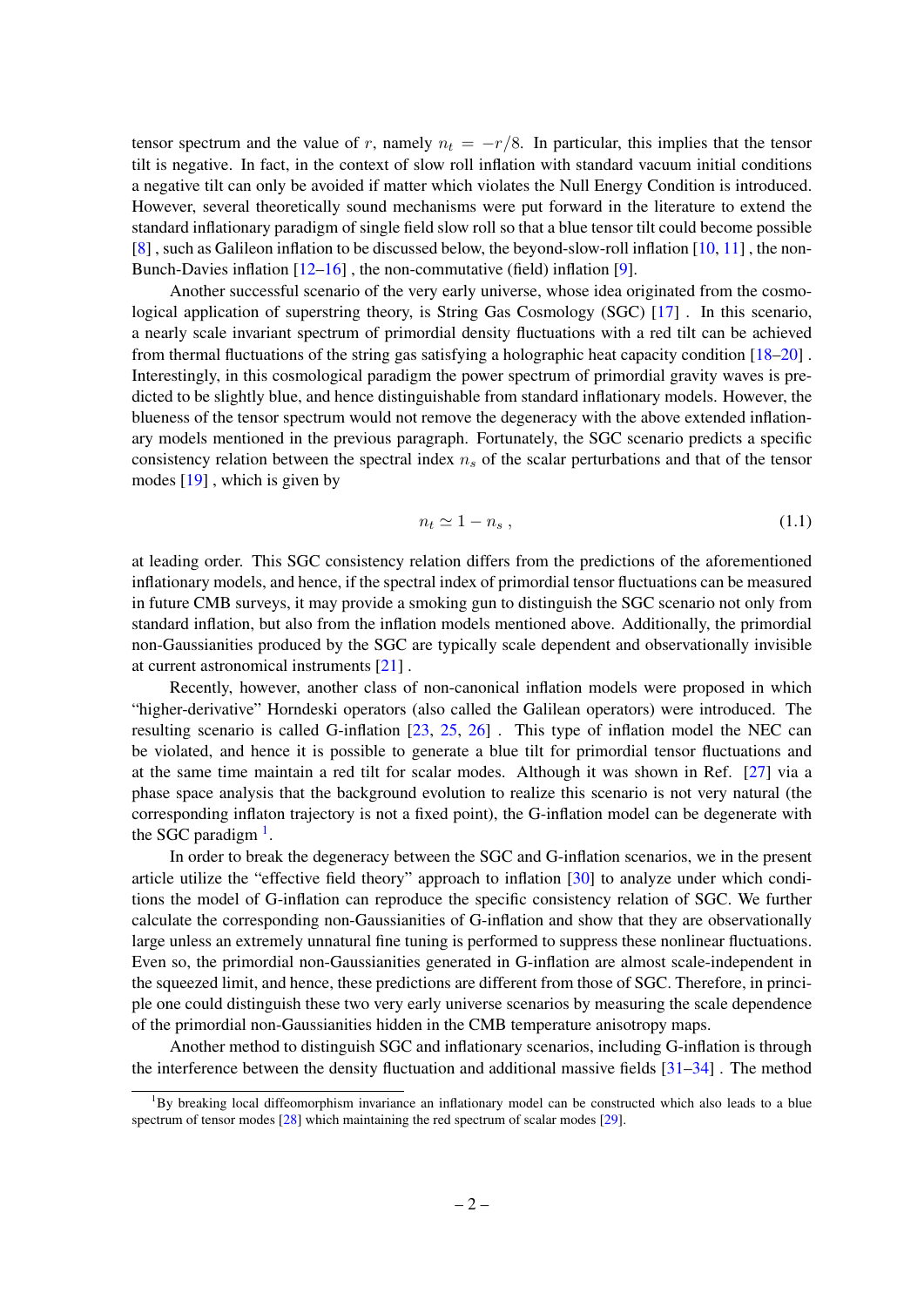is known as quantum primordial standard clocks [\[35,](#page-15-10) [36\]](#page-15-11) because the oscillatory phase of the massive fields behaves as a clock to record the time and thus evolution history of the primordial universe. The conclusions in [\[35,](#page-15-10) [36\]](#page-15-11) directly apply to our study. Thus we shall not discuss this approach in detail in this work.

This article is organized as follows. In Section 2, we briefly review the paradigm of SGC and show how it produces a blue tilted power spectrum for primordial tensor modes as well as scaledependent and observationally small non-Gaussianities. Then, in Section 3, we study cosmological perturbation theory within the inflationary paradigm based on the effective field approach. In particular, we focus on two topics. One is to analyze the conditions how to produce a SGC-like consistency relation within G-inflation; and the other is to study general properties of primordial non-Gaussianities of G-inflation and their comparison with those of SGC. Afterwards, we summarize in Section 4 the methods of distinguishing the G-inflation model from the SGC scenario with concluding remarks. The calculations of the non-Gaussianities are given in the Appendix.

#### <span id="page-3-0"></span>2 The SGC: Emergent Stringy Universe

The SGC scenario, which describes the evolution of a gas of fundamental strings in the early universe based on the T-duality symmetry, was initially proposed in [\[17\]](#page-14-13) (see also [\[37\]](#page-15-12)) to explain why only three of the nine microscopic spatial dimensions of string theory eventually becomes macroscopic. Based on this paradigm, a theory of cosmological perturbations was then later developed [\[18\]](#page-14-14) under the assumption that the perturbed Einstein equations on cosmological scales are valid from the very initial Hagedorn phase of string gas matter until the final thermal equilibrium of regular radiation matter.

According to the SGC paradigm, one can study the perturbation theory by expanding the metric to linear order and then tracking the Fourier modes of the metric fluctuation one by one, such as sketched in Fig. [1.](#page-4-0) In this figure, the blue dashed line represents the Hubble radius  $H^{-1}$ , which was infinity during the Hagedorn phase but quickly shrinks to a microscopic minimal length at the end of the early string gas phase, which corresponds to the reheating moment  $t_R$  in inflationary cosmology  $^2,$  $^2,$  $^2,$ and then transitions to the regular thermal expansion as in Standard Big Bang cosmology. As shown in the sketch, primordial fluctuations, for instance the Fourier modes denoted by  $k_1$  and  $k_2$ , were able to exit the Hubble radius due to the quick decrease of the Hubble radius without changing their physical wavelengths. Since fluctuations begin on sub-Hubble scales, a causal generation mechanism is possible, and the natural assumption is that the fluctuations are classical thermal fluctuations of a string gas.

In string theory, the internal energy of a system with temparature  $T$  close to the string Hagedorn temperature  $T_H$  is given by

<span id="page-3-2"></span>
$$
\langle U \rangle \simeq \frac{L^2}{l_s^3} \ln \left[ \frac{l_s^3 T}{L^2 (1 - T/T_H)} \right] \,, \tag{2.1}
$$

where  $L$  is the size of the system, and  $l_s$  is the string length. Assuming that matter is a gas of fundamental closed strings on a compact space at a temperature  $T$  close to the Hagedorn temperature, then it follows from the partition function of a string gas [\[47\]](#page-16-0) that the root mean square of the density fluctuation  $\delta \rho = \rho - \langle \rho \rangle$  in a volume V of length L is given by

$$
\left\langle \delta \rho^2 \right\rangle = \frac{\left\langle \delta U^2 \right\rangle}{V^2} = -\frac{1}{V^2} \frac{d\langle U \rangle}{d\beta} = \frac{T}{L^4 l_s^3 (1 - T/T_H)},\tag{2.2}
$$

<span id="page-3-1"></span><sup>&</sup>lt;sup>2</sup>In SGC no separate reheating mechanism is required since the decay of string winding modes to string loops at the end of the Hagedorn phase directly produces a hot radiation bath.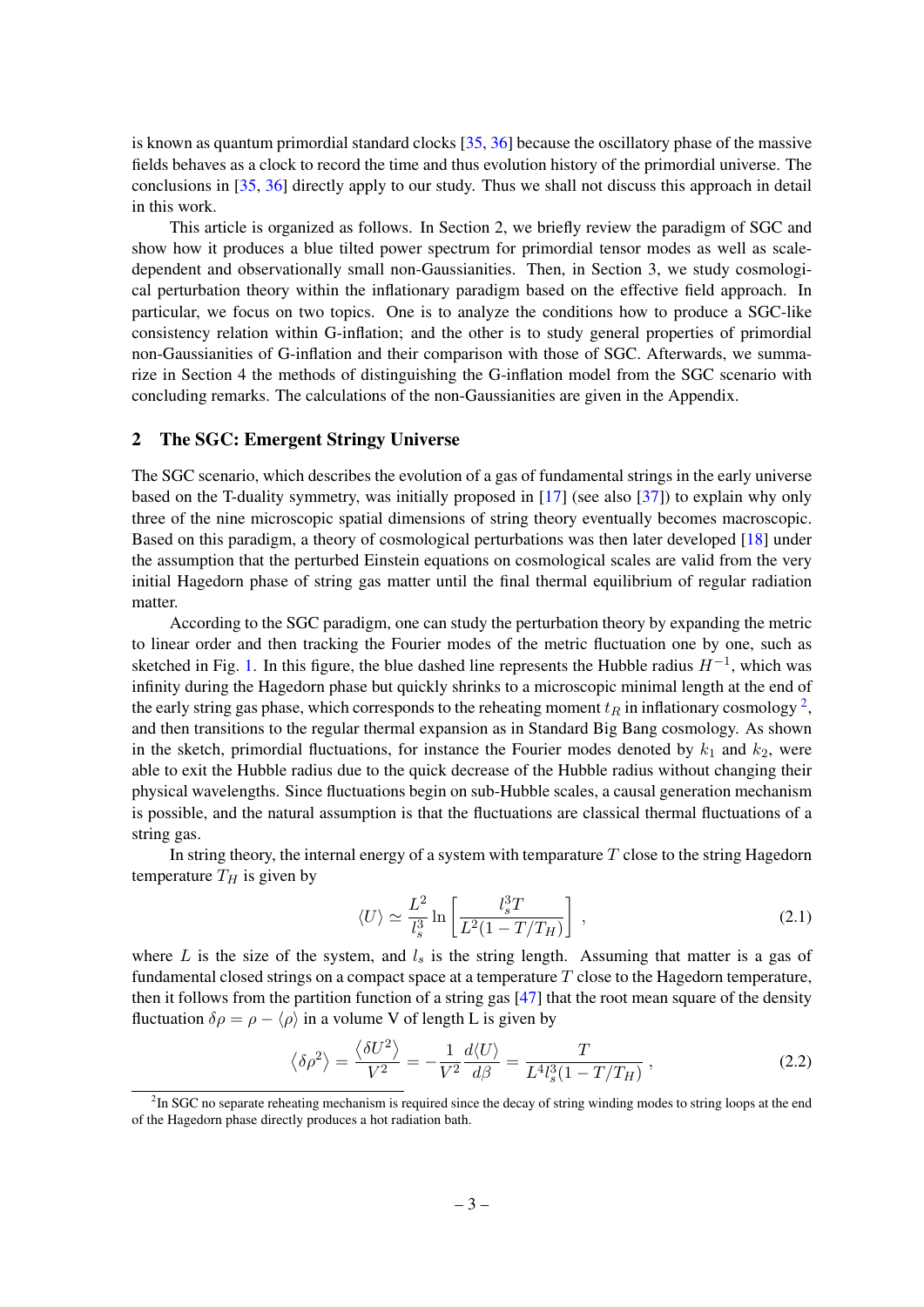

<span id="page-4-0"></span>**Figure 1.** A sketch of the evolution of two Fourier modes (labeled by  $k_1$  and  $k_2$ ) of cosmological perturbations in SGC. The vertical and horizontal axes are the physical time t and space distance  $x_{ph}$ . The moment  $t_R$  denotes when the universe transits from the stringy Hagedorn phase to the regular radiation dominated phase. The blue dashed curve represents the physical Hubble radius  $H^{-1}$  and the green solid curves denote the wavelengths of two Fourier modes of cosmological perturbation labeled by comoving wave numbers  $k_1$  and  $k_2$ .

where  $\beta \equiv 1/T$ . To calculate the power spectrum in momentum space, note that  $\delta \rho_{\bf k} \sim k^{-3/2} \delta \rho$ . The Fourier mode  $\rho_{\bf k}$  can then be related to the fluctuation of the gravitational potential using the Poisson equation

$$
\Phi_{\mathbf{k}} \sim 4\pi G \delta \rho_{\mathbf{k}} \left(\frac{a}{k}\right)^2 \,, \tag{2.3}
$$

where the gravitational potential  $\Phi_{\bf k}$  follows from the metric fluctuation in Newtonian gauge

$$
ds^{2} = a^{2} \left[ -(1+2\Phi)d\tau^{2} + (1-2\Phi)d\mathbf{x}^{2} \right] . \tag{2.4}
$$

The power spectrum of the gravitational potential can thus be calculated to be

$$
P_{\Phi}(k) = 8 \left(\frac{l_p}{l_s}\right)^4 \frac{1}{1 - T(k)/T_H},
$$
\n(2.5)

where  $l_p$  is the Planck length and  $T(k)$  is the temperature of the string gas when the scale k exits the Hubble radius towards the end of the Hagedorn phase, and we have  $l_p = \frac{1}{\sqrt{s}}$  $\frac{1}{8\pi}$  in units where  $M_p = 1$ (in the following we will set  $M_p = 1$ ). Note that the temperature slowly decreases while the universe departs from the Hagedorn phase. Since  $P_{\Phi}(k)$  is an increasing function of  $T(k)$ , it is a decreasing function of k (recall that smaller k modes exit Hubble radius earlier, at a higher temperature). As a result, a red tilt of the power spectrum of scalar cosmological perturbations is predicted [\[18\]](#page-14-14).

The non-Gaussianity of String Gas Cosmology can be similarly calculated [\[21\]](#page-15-0). By noting that in a thermal system equation (where in the final step we have used the same assumptions which went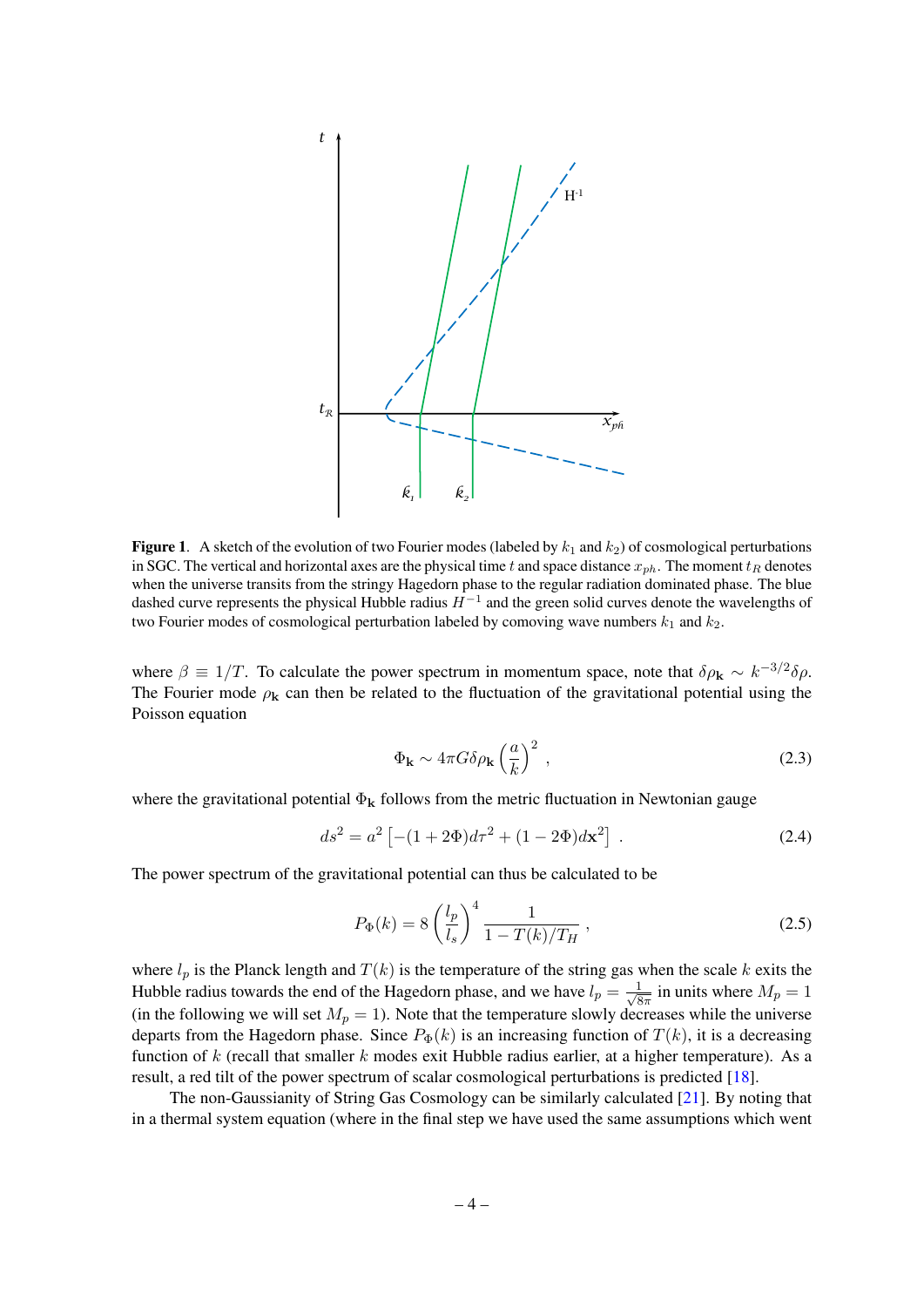into [\(2.2\)](#page-3-2))

$$
\left\langle \delta \rho^3 \right\rangle = \frac{\left\langle \delta U^3 \right\rangle}{V^3} = -\frac{1}{V^3} \frac{d^2 \langle U \rangle}{d\beta^2} = \frac{T^2}{L^7 l_s^3 (1 - T/T_H)^2} \,. \tag{2.6}
$$

one can relate  $\delta \rho$  to  $\Phi_{\mathbf{k}}$ , and one obtains the parameter  $f_{NL}$ 

$$
f_{NL} \sim k^{-\frac{3}{2}} \frac{\langle \Phi_k^3 \rangle}{\langle \Phi_k^2 \rangle^2} \sim \frac{l_s^3 H(t_H(k))}{4\pi l_p^2} \sim \left(\frac{l_s}{l_p}\right)^2 \frac{H_0}{T_0} \frac{k}{k_0} \sim 10^{-30} \left(\frac{l_s}{l_p}\right)^2 \frac{k}{k_0},\tag{2.7}
$$

where  $k_0$  corresponds to the scale which returns to the horizon at the present time. The subscript 0 means the values measured today.  $H_0 \sim 10^{-18} s^{-1}$  and  $T_0 \sim 2.7 K$ . It is easy to restore the dimension by multiplying  $\hbar/k_B$  where  $\hbar$  is the reduced Planck constant and  $k_B$  is the Boltzmann constant. Two conclusions can be drawn from  $(2.7)$ . The fluctuations on cosmological scales in String Gas Cosmology are highly Gaussian, unless the string scale is around TeV scale (which is very unlikely considering that the LHC has not observed a stringy signature). Note also that the non-Gaussianities of String Gas Cosmology are strongly scale dependent.

The tensor fluctuations of String Gas Cosmology can be calculated [\[19\]](#page-14-16) by evaluating the fluctuations of the spatial part of the stress tensor  $\delta T_{ij}$ . From the space-space part of the Einstein equations,

<span id="page-5-1"></span>
$$
k^2 h_{ij}(k) \sim 8\pi G \delta T_{ij}(k) , \qquad (2.8)
$$

and the power spectrum of gravitational waves  $h_{ij}$  can be calculated by computing the expectation value  $\langle \delta T_{ij} \delta T^{ij} \rangle$  [\[21,](#page-15-0) [22\]](#page-15-13),

$$
P_h \sim \left(\frac{l_p}{l_s}\right)^4 \left(1 - \frac{T}{T_H}\right) \ln^2 \left[\frac{1}{l_s^2 k^2} \left(1 - \frac{T}{T_H}\right)\right] \,. \tag{2.9}
$$

Up to logarithmic corrections, the tensor spectrum depends linearly on  $1 - T/T_H$ , instead of  $1/(1 T/T_H$ ) as in the scalar case. Thus the tensor spectrum has a blue tilt. This prediction distinguishes SGC compared to most inflation models.

#### <span id="page-5-0"></span>3 Effective Field Theory of Inflation and Non-Gaussianities

To model-independently investigate the predictions of Galileon inflation scenarios, we use the frame-work of effective field theory of inflation [\[30\]](#page-15-5). The effective field theory of inflation is a way to treat perturbations systematically if we do not care about the evolution of the background solution  $\phi_0(t)$ . This framework is versatile enough in the sense that it can describe all possible single field models, like DBI inflation which corresponds to its large  $(g^{00} + 1)^n$  limit and ghost inflation which corresponds to its  $\dot{H} \rightarrow 0$  limit. We use this framework to discuss possible consequences of the blue tilted tensor power spectrum on inflation because, in this language, we can directly see the constraints on parameter space if we require the tensor spectrum to be blue tilted.

First we separate the inflaton into background and perturbations,  $\phi(\mathbf{x}, t) = \phi(t) + \delta\phi(\mathbf{x}, t)$ . Here  $\phi(\mathbf{x}, t)$  is a scalar under all differeomorphisms.  $\phi(t)$  and  $\delta\phi(\mathbf{x}, t)$  are invariant only under spatial differeomorphisms. Under a time differeomorphism  $t \to t' = t + \xi^0(t, \mathbf{x})$ , the background solution  $\phi(t)$  transforms as

<span id="page-5-2"></span>
$$
\phi(t) \to \phi(t) - \dot{\phi}(t)\xi^0 , \qquad (3.1)
$$

thus leading to the following transformation for the perturbation:

$$
\delta\phi(\mathbf{x},t) \to \delta\phi(\mathbf{x},t) + \dot{\phi}(t)\xi^0. \tag{3.2}
$$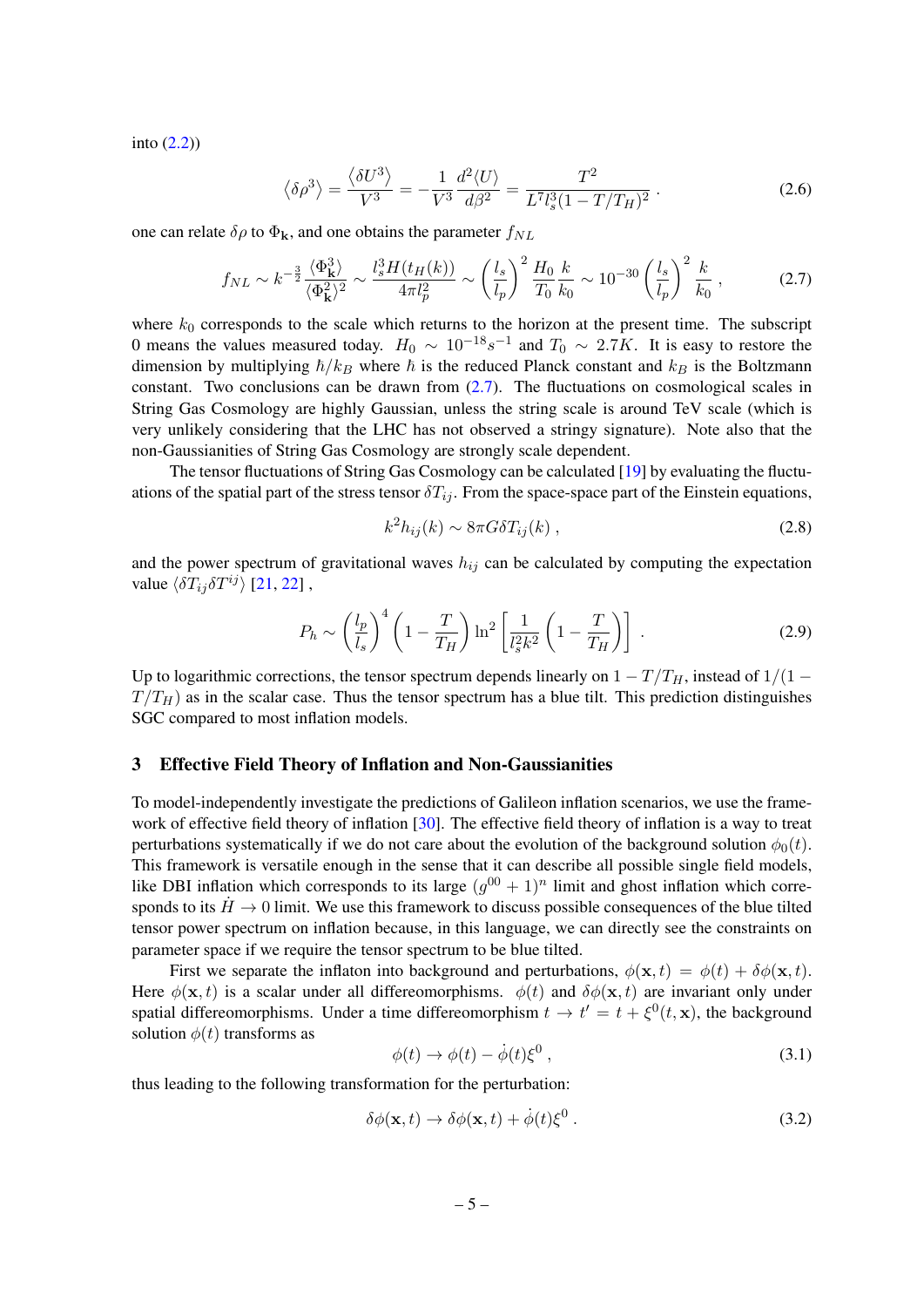We choose the inflaton flat gauge  $\delta \phi = 0$ . In this gauge, the inflaton is eaten by the graviton and leads to three degrees of freedom, namely two tensor modes and one scalar mode.

As described in [\[30\]](#page-15-5), the most general Lagrangian which respects time dependent spatial differeomorphisms but can break time differeomorphism invariance can be written as

$$
S = \int d^4x \sqrt{-g} F(R_{\mu\nu\rho\sigma}, g^{00}, K_{\mu\nu}, \nabla_{\mu}, t) ,
$$
 (3.3)

where  $R_{\mu\nu\rho\sigma}$  is the Riemann tensor which respects all differeomorphisms,  $g^{00}$  is the time component of the metric and  $K_{\mu\nu}$  is the extrinsic curvature. The extrinsic curvature is

$$
K_{\mu\nu} = (\delta^{\sigma}_{\mu} + n^{\sigma} n_{\mu}) \nabla_{\sigma} n_{\nu} , \qquad (3.4)
$$

where  $n_{\mu}$  is the unit vector perpendicular to the hypersurface

$$
n_{\mu} = (-N, 0, 0, 0) = -\delta_{\mu}^{0} / \sqrt{-g^{00}}, \quad n^{\nu} = (1/N, N^{i}/N) , \qquad (3.5)
$$

where  $N$  and  $N_i$  are defined through the ADM decomposition

$$
ds^{2} = -N^{2}dt^{2} + h_{ij}(N^{i}dt + dx^{i})(N^{j}dt + dx^{j}),
$$
\n(3.6)

The most general action with broken time differeomorphism symmetry but preserving time dependent spatial differeomorphisms about a given FRW background is

$$
S = \int d^4x \sqrt{-g} \left[ \frac{1}{2}R + \dot{H}g^{00} - (3H^2 + \dot{H}) + \frac{1}{2!}M_2^4(g^{00} + 1)^2 \right. \\
\left. + \frac{1}{3!}M_3^4(g^{00} + 1)^3 - \frac{1}{2}\bar{M}_1^3(g^{00} + 1)\delta K^\mu{}_\mu - \frac{1}{2}\bar{M}_2^2\delta K^\mu{}_\mu{}^2 - \frac{1}{2}\bar{M}_3^2\delta K^\mu{}_\nu\delta K^\nu{}_\mu \right. \\
\left. - \frac{1}{3!}\bar{M}_4^3(g^{00} + 1)^2\delta K^\mu{}_\mu - \frac{1}{3!}\bar{M}_5^2(g^{00} + 1)\delta K^\mu{}_\mu{}^2 - \frac{1}{3!}\bar{M}_6^2(g^{00} + 1)\delta K^\mu{}_\nu\delta K^\nu{}_\mu \right. \\
\left. - \frac{1}{3!}\bar{M}_7\delta K^\mu{}_\mu{}^3 - \frac{1}{3!}\bar{M}_8\delta K^\mu{}_\mu\delta K^\nu{}_\rho\delta K^\rho{}_\nu - \frac{1}{3!}\bar{M}_9\delta K^\mu{}_\nu\delta K^\nu{}_\rho\delta K^\rho{}_\mu \right],
$$
\n(3.7)

where  $\delta K_{\mu\nu}$  is the variation of the extrinsic curvature  $\delta K_{\mu\nu} = K_{\mu\nu} - H h_{\mu\nu}$ . All coefficientds in this action can have a time dependence. However we are only interested in one Hubble time step, during when  $H$ ,  $\dot{H}$  term and the other operators do not vary too much.

In the effective field theory of inflation, one can perform a time-diffeomorphism with  $\xi^0$  (see above [\(3.1\)](#page-5-2)), and relate the parameter to a fluctuation field  $\pi$  which changes under time diffeomorphisms:  $\pi(t, \mathbf{x}) \to \pi(t, \mathbf{x}) - \xi^0(t, \mathbf{x})$ . This fluctuating scalar field  $\pi$  is the Goldstone boson for time diffeomorphism symmetry breaking.

To be specific, under a time diffeomorphism we have

$$
g^{ij} \to g^{ij} \quad , \quad g^{0i} \to (1+\pi)g^{0i} + \partial_j \pi g^{ji} \,,
$$
  

$$
g^{00} \to (1+\pi)^2 g^{00} + 2(1+\pi)g^{0i} \partial_i \pi + g^{ij} \partial_i \pi \partial_j \pi = -(1+\pi)^2 + \frac{(\partial_i \pi)^2}{a^2} \,. \tag{3.8}
$$

Thus, the variation of the extrinsic curvature to third order is

$$
\delta K_{00} = 0 + \mathcal{O}(\pi^3) , \quad \delta K_{0i} = -\frac{\partial_j \pi (\partial_j \partial_i \pi)}{a^2} + \mathcal{O}(\pi^3) ,
$$
  

$$
\delta K_{ij} = -\partial_i \partial_j \pi - H \partial_i \pi \partial_j \pi + \partial_i \pi \partial_j \pi + \partial_j \pi \partial_i \pi + \pi \partial_i \partial_j \pi + \frac{1}{2} (\partial_a \pi)^2 \delta_{ij} H + \mathcal{O}(\pi^3) , \quad (3.9)
$$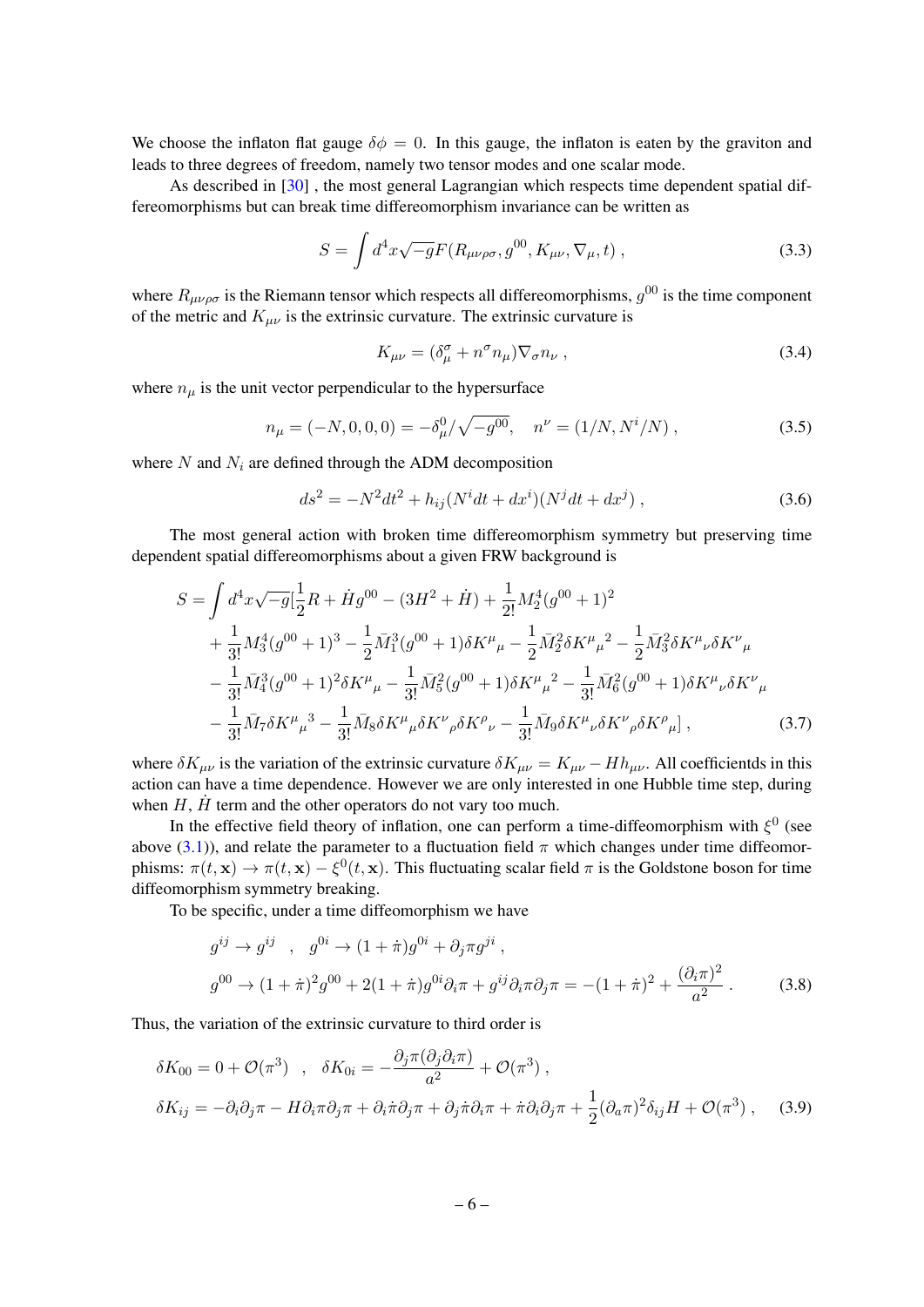which allows us to expand the action from the fluctuation field  $\pi$  keeping second and third order terms. This yields

<span id="page-7-1"></span>
$$
S_2 = \int d^4x \left[ -\frac{1}{H\tau} (2M_2^4 - \dot{H})\pi'^2 - \frac{1}{H\tau} (\dot{H} + \frac{\bar{M}_1^3 H}{2}) (\partial_i \pi)^2 + (\frac{\bar{M}_2^2}{2} + \frac{\bar{M}_3^2}{2}) H\tau (\partial_i \partial_j \pi)^2 \right], \tag{3.10}
$$

$$
S_{3} = \int d^{4}x \left[ (2M_{2}^{4} - \frac{4M_{3}^{4}}{3})\pi'^{3} - (2M_{2}^{4} + \frac{\bar{M}_{1}^{3}H}{2})\pi'(\partial_{i}\pi)^{2} + H\tau \bar{M}_{1}^{3}\pi'\partial_{i}\pi\partial_{i}\pi' \right. \\ \left. + (\frac{\bar{M}_{1}^{3}}{2} - \frac{\bar{M}_{2}^{2}H}{2} - \bar{M}_{3}^{2}H)H\tau(\partial_{i}\pi)^{2}\partial_{j}\partial_{j}\pi + \bar{M}_{2}^{2}(H\tau)^{2}\partial_{i}\pi\partial_{i}\pi'\partial_{j}\partial_{j}\pi - \bar{M}_{2}^{2}(H\tau)^{2}\pi'\partial_{i}\pi\partial_{i}\partial_{j}\partial_{j}\pi \right. \\ \left. + (\bar{M}_{3}^{2} + \frac{\bar{M}_{6}^{2}}{3})(H\tau)^{2}\pi'(\partial_{i}\partial_{j}\pi)^{2} - \bar{M}_{3}^{2}(H\tau)^{2}(\partial_{i}\pi)^{2}\partial_{j}\partial_{j}\pi' + \frac{2\bar{M}_{4}^{3}}{3}H\tau\pi'^{2}\partial_{i}\partial_{i}\pi + \frac{\bar{M}_{5}^{2}}{3}(H\tau)^{2}\pi'(\partial_{i}\partial_{i}\pi)^{2} \right. \\ \left. + \frac{\bar{M}_{7}}{6}(H\tau)^{3}(\partial_{i}\partial_{i}\pi)^{3} + \frac{\bar{M}_{8}}{6}(H\tau)^{3}\partial_{i}\partial_{i}\pi(\partial_{j}\partial_{k}\pi)^{2} + \frac{\bar{M}_{9}}{6}(H\tau)^{3}\partial_{i}\partial_{j}\pi\partial_{j}\partial_{k}\pi\partial_{k}\partial_{i}\pi \right], \tag{3.11}
$$

where a prime means a derivative with respect to conformal time  $\tau$ .

It was believed for a long time that if the background solution violates the NEC, then there will be a ghost in the inflationary scalar sector. However, it was noticed later that if we have a Galileon term in the inflation sector, the NEC can be violated without encountering a ghost. In this case, a slightly blue tensor tilt  $n_t$  can be generated. An example is the G-inflation model of [\[27\]](#page-15-4) given by the action<sup>[3](#page-7-0)</sup>

$$
S = \int d^4x \sqrt{-g} \left( K + G \Box \phi \right) , \qquad (3.12)
$$

where

$$
K = -X - V \quad , \quad G = -2\gamma X \tag{3.13}
$$

and  $X = -\frac{1}{2}\nabla^{\mu}\phi\nabla_{\mu}\phi$ . Here, V is the slow-roll potential and  $\gamma$  is a parameter. In the Goldstone language, the corresponding effective field theory can be written in terms of the action [\[24\]](#page-15-14)

$$
S = \int d^4x a^3 \left[ Q_1(\dot{\pi}^2 - \frac{c_s^2}{a^2} (\partial_i \pi)^2) + \omega_1 \dot{\pi}^3 + \frac{\omega_3}{a^2} \dot{\pi} (\partial_i \pi)^2 + \frac{\omega_4}{a^4} (\partial_i \pi)^2 (\partial_j \partial_j \pi) \right],
$$
 (3.14)

where

$$
c_2 = 1 \t, \t c_3 = \gamma \t, \t Z = H\dot{\phi} ,
$$
  
\n
$$
Q_1 = \frac{\dot{\phi}^2}{2}(c_2 + 12c_3Z) \t, \t Q_2 = \frac{\dot{\phi}^2}{2}(c_2 + 4c_3(2Z + \ddot{\phi})) ,
$$
  
\n
$$
\varsigma_1 = 2H\dot{\phi}^3c_3 \t, \t \varsigma_2 = -2\dot{\phi}^3c_3 \t, \t \varsigma_3 = (-2H\dot{\phi}^3 + 2\dot{\phi}^2\ddot{\phi})c_3 \t, \t \varsigma_4 = \dot{\phi}^3c_3 ,
$$
  
\n
$$
c_s^2 = \frac{Q_2}{Q_1} \t, \t \omega_1 = \varsigma_1 + \frac{2H}{c_s^2}\varsigma_2 + \frac{2}{3c_s^2}\frac{\dot{Q}_1}{Q_1} - \frac{Q_2}{3c_s^2}\frac{d}{dt}\left(\frac{\varsigma_2}{Q_2}\right) \t, \t \omega_{3,4} = \varsigma_{3,4} .
$$
\n(3.15)

For this model, a detailed dynamical system analysis [\[27\]](#page-15-4) shows that it is possible to obtain a red tilted scalar perturbation and a blue tilt for tensor perturbations while protecting the de Sitter background solution at the same time. This analysis shows us that it is impossible to distinguish String Gas Cosmology from G-inflation based only on the signs of spectral indices.

Here, we point out that non-Gaussianity can be a signal to distinguish String Gas Cosmology from inflationary models with a blue tensor tilt. Inflationary models with a blue tilt of the tensor

<span id="page-7-0"></span> $3$ The action is considered in [\[46\]](#page-16-1) for constructing models of dark energy.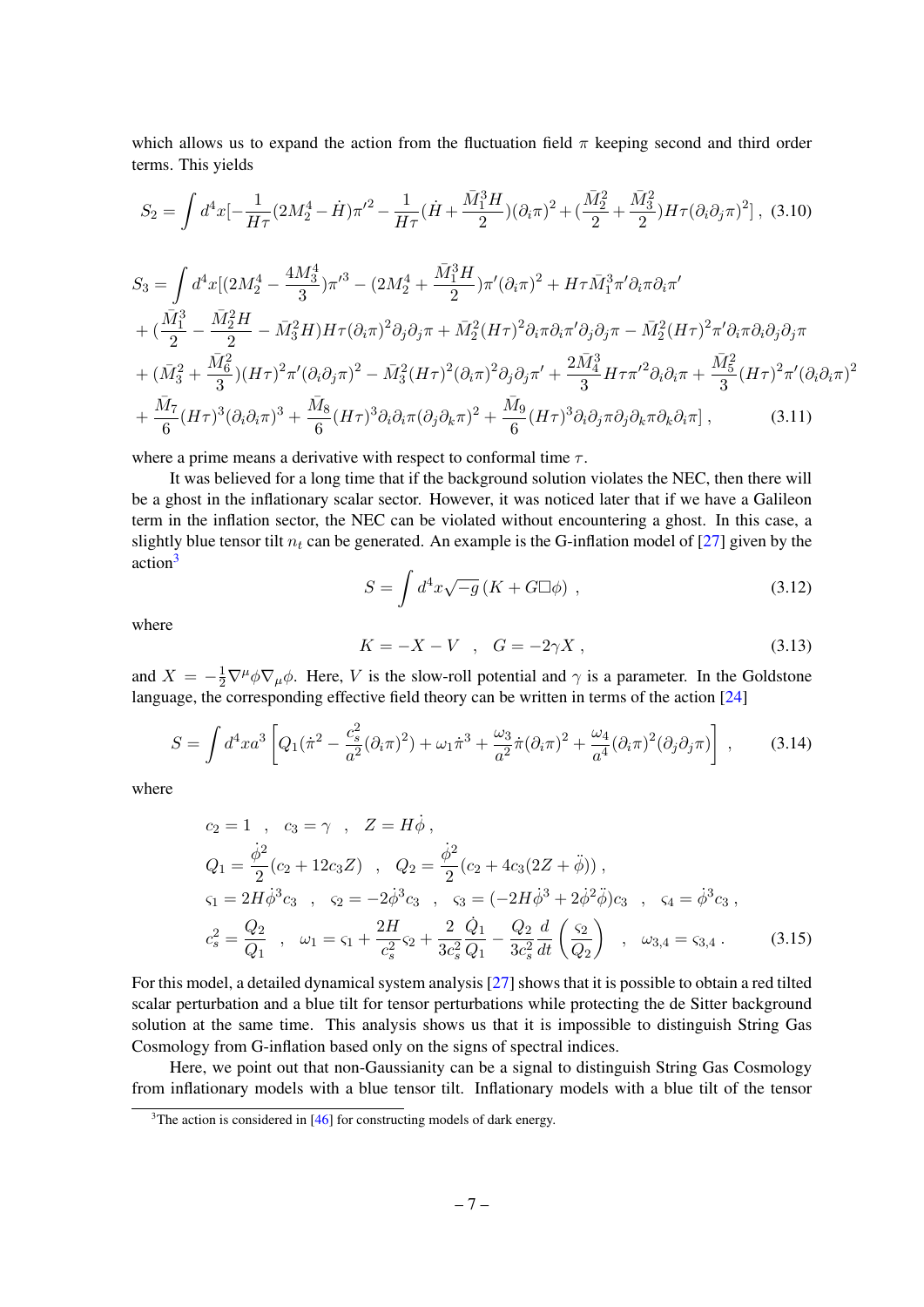spectrum generically produce large non-Gaussianities, whereas the predicted non-Gaussianities from String Gas Cosmology are negligible on cosmological scales <sup>[4](#page-8-0)</sup>. We will demonstrate this point using the effective field theory approach to inflation. The advantage is that, when using effective field theory we can treat the models in a general way. The analysis will include all inflation models with Galileons. The non-Gaussianities in the effective field theory of inflation have been computed in previous works (for example [\[43\]](#page-16-2) ), but their results are numerical and the studies did not explore the parameter space yielding a blue tensor spectrum.

From the second order Lagrangian we can read the condition for the absence of ghosts:

$$
2M_2^4 - \dot{H} > 0 \tag{3.16}
$$

We also have to worry about gradient instabilities. Two possibilities to avoid them can be seen from [\(3.10\)](#page-7-1): If we require the  $(\partial_i \pi)^2$  terms have negative coefficients, then we require

$$
\frac{\bar{M}_1^3 H}{2} + \dot{H} < 0 \,. \tag{3.17}
$$

If we loosen this constraint and take the  $(\partial_i \partial_j \pi)^2$  terms, then we obtain a less strict condition

$$
\frac{\dot{H}}{H^2} + \frac{a^3 \bar{M}_1^3}{2H} - (\bar{M}_2^2 + \bar{M}_3^2)\frac{a^3}{2} < 0\,. \tag{3.18}
$$

We have calculated the shape of non-Gaussianities (as measured by the three point function) and summarize the analysis in the Appendix, where we also identify a special regime of parameters for which the theory can yield small non-Gaussianities. Applied to the present model we can calculate the contributions to  $f_{NL}$  from the  $M_2$  and  $\overline{M}_1$  terms, and estimate their order of magnitude taking into account the inequalities in the second case above. According to [\[44\]](#page-16-3) , we obtain

$$
\langle \pi^3 \rangle = \frac{-1}{H^3} \langle \zeta^3 \rangle = \frac{-(2\pi)^7}{H^3} \delta^{(3)}(\mathbf{k}_1 + \mathbf{k}_2 + \mathbf{k}_3) \frac{P_\zeta^2}{(k_1 k_2 k_3)^2} S(k_1, k_2, k_3) \,. \tag{3.19}
$$

In the  $k_1 = k_2 = k_3$  limit

$$
S(k_1, k_2, k_3) \to \frac{9}{10} f_{NL} , \qquad (3.20)
$$

Finally, combining the constraints on the parameters, we obtain

$$
f_{NL(M_2)} > \frac{35}{108} \sim \mathcal{O}(1), \ f_{NL(\bar{M}_1)} < -\frac{85}{108} \sim \mathcal{O}(1), \tag{3.21}
$$

where  $f_{NL(M_2)}$  is the non-Gaussianity produced by allowing only  $M_2$  to be non-zero, and  $f_{NL(\bar{M}_1)}$  is the non-Gaussinity produced by allowing only  $\bar{M}_1$  to be non-zero. As we expect, we obtain large non-Gaussianities outside the regime that is given in the Appendix, for which region the non-Gaussianities may be canceled by fine-tuning.

In the effective field theory of inflation, the scalar sector is more general than the minimal inflation model. Although the modification is more transparent on the scalar field, sometimes it can also be considered as modified gravity. This is because of two reasons: On the one hand, the scalar degree of freedom can be eaten by the gravity sector via a gauge transformation. On the other hand, for generalized G-inflation, the Lagrangian contains non-trivial dependence on the metric and even non-trivial dependence on the Ricci curvature because of the high derivative terms on the scalar field, and thus gravity is modified. All those modifications are included in the effective field theory approach to inflation.

<span id="page-8-0"></span><sup>&</sup>lt;sup>4</sup>We are assuming here that no stable cosmic superstrings [\[39,](#page-15-15) [40\]](#page-15-16) survive as a remnant of the early Hagedorn phase to late times. If such cosmic superstrings were stable, then there would be specific non-Gaussian features in position space maps (see e.g. [\[41\]](#page-15-17)) which once again are easy to distinguish from primordial inflationary non-Gaussianities.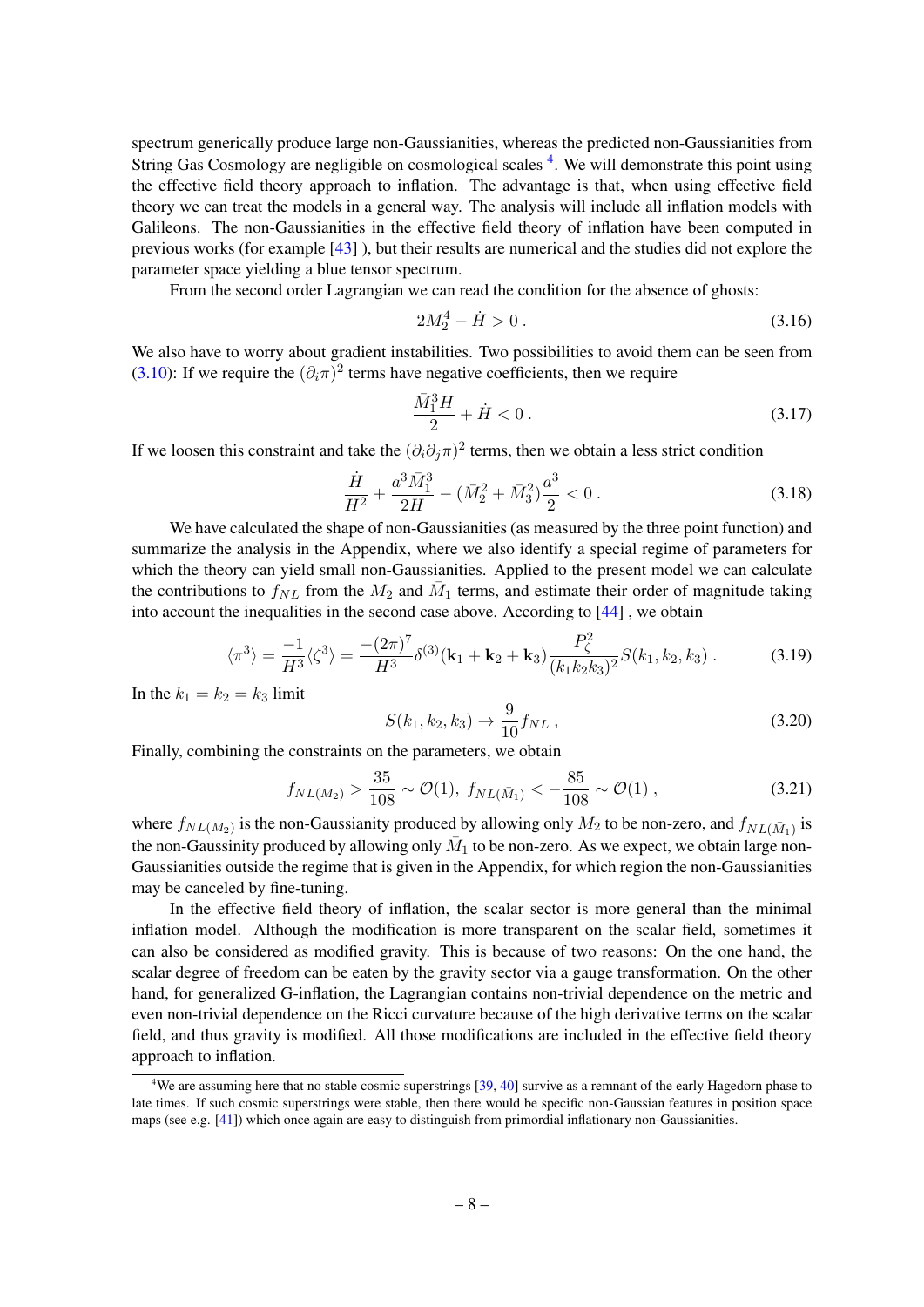### <span id="page-9-0"></span>4 Methods to Distinguish String Gas Cosmology from Inflationary Cosmologies

Since String Gas Cosmology predicts a blue tilt of the tensor spectrum, a careful measurement of the tensor tilt (see e.g.  $[42]$  for current and predicted observational limits) can be used to distinguish String Gas Cosmology from simple scalar field models (with actions based on a canonical kinetic term) which always predict a red tilt. However, there are inflationary models which result from abandoning some of the physical principles of standard inflation which predict a blue tensor tilt.

In the previous sections we have explored some ways of distinguishing String Gas Cosmology from these non-standard inflation models. The first is based on the predicted non-Gaussianities as measured by the three point correlation function. Because of the no-ghost constraint inflationary models with a blue tensor tilt usually leads to non-Gaussianities of the order of at least  $\mathcal{O}(1)$  in the  $f_{NL}$  parameter, when computed at lowest order in the effective field theory expansion. If we take higher order corrections into account, fine-tuning for some special shapes in parameter space (see Appendix) can lead to a cancellation between large terms in the expressions for the three point function, even providing a vanishing  $f_{NL}$ . Therefore, this doubly tuned class of inflation models (first tuning meaning non-simple standard canonical slow-roll inflation, second tuning being the tuning in parameter space) cannot be differentiated from String Gas Cosmology even my means of the smallness of the three point function. But now a further consideration comes into play: the scale dependence of non-Gaussianities. Considering that the small non-Gaussianities generated by inflation are scale independent, while String Gas Cosmology has a scale dependent  $f_{NL}$ , we can in principle also distinguish String Gas Cosmology from inflationary cosmologies even for small values of  $f_{NL}$ .

One can also distinguish these two cosmologies through the consistency relation. As discussed earlier, String Gas Cosmology leads to a special consistency relation between the tensor and scalar spectral indices, namely

$$
n_s = 1 - n_t. \tag{4.1}
$$

This is different from the consistency relations in inflationary models.

For inflation, first let us take a look at the scalar spectrum. In the effective field theory description of inflation, for a special limit  $\overline{M}_1 = \overline{M}_2 = \overline{M}_3 = 0$  we get the DBI-type relation as (see [\[45\]](#page-16-5)) written in terms of the inflationary slow-roll parameters  $\epsilon$  and  $\eta$ 

$$
n_s - 1 = -2\epsilon - \eta + f_1(\epsilon, \eta, \ldots) \,, \tag{4.2}
$$

where  $f_1$  represents higher order terms in the slow-roll expansion (and  $f_2$  in the following is also such a function), and is related to coefficients in the effective field theory of inflation. For other cases the relation is given as

$$
n_s - 1 = -4\epsilon + f_2(\epsilon, \eta, \ldots) \,. \tag{4.3}
$$

These relations hold in the framework of the effective field theory description of inflation for minimally coupled gravity, which has the standard relation

$$
n_t = -2\epsilon \,. \tag{4.4}
$$

As a result, if we do not abandon the slow roll expansion and minimally coupled gravity it is extremely hard to reproduce the consistency relation in String Gas Cosmology (except for fine tunings including higher order corrections in slow roll expansion), which means that  $n_s = 1 - n_t$  can be used as a means to distinguish String Gas Cosmology from inflationary models. For G-inflation in modified gravity these formulas may be different, but fine-tuning will also be needed to reproduce a string gas consistency relation.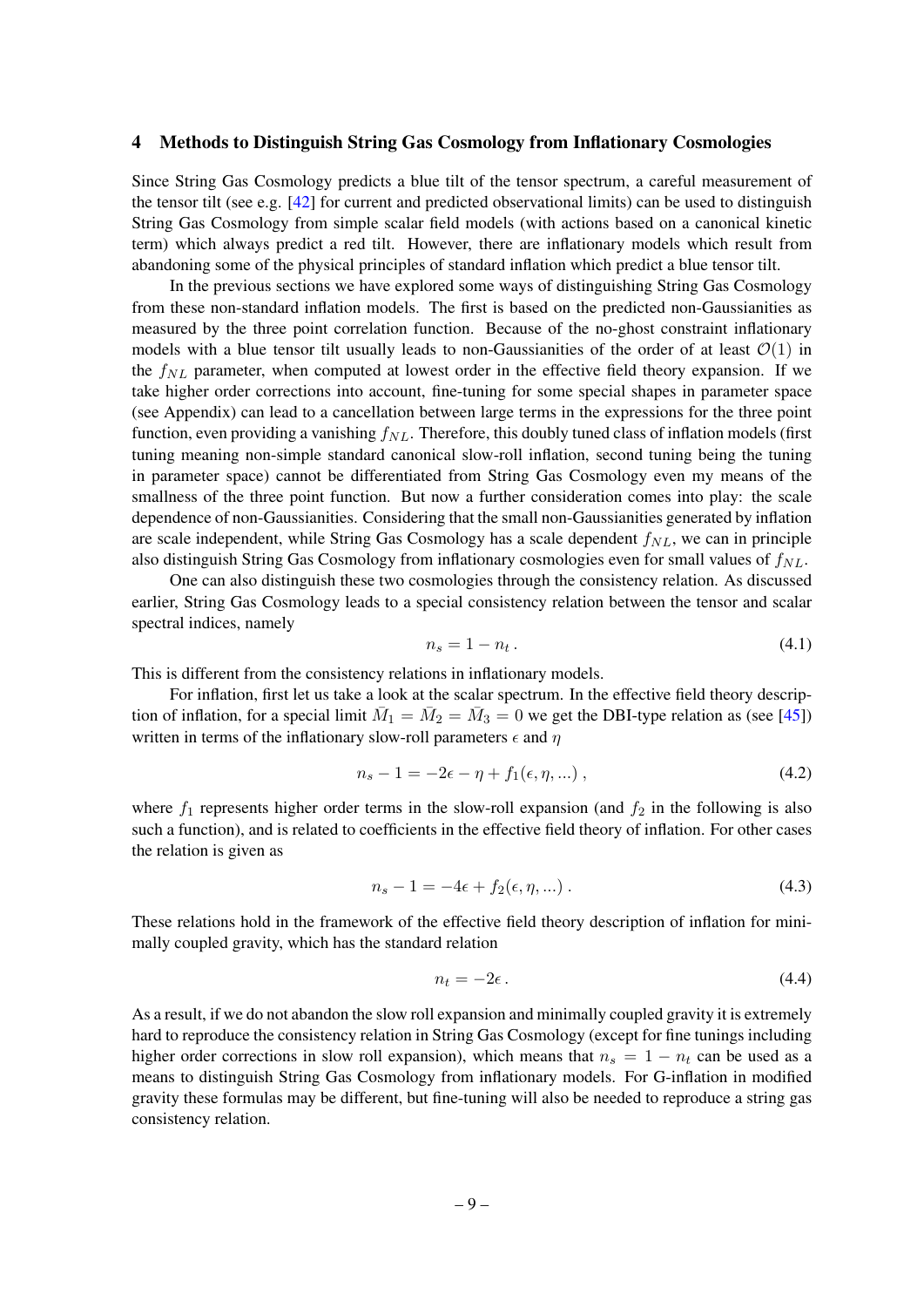To summarize, we have presented several methods to distinguish String Gas Cosmology from inflationary models with a blule tensor spectrum:

- String Gas Cosmology is ruled out if  $f_{NL}$  is at or larger than  $\mathcal{O}(1)^5$  $\mathcal{O}(1)^5$ .
- String Gas Cosmology and some inflationary models both provide a small three point function, but  $f_{NL}$  is scale independent for inflation, but scale dependent for String Gas Cosmology.
- String Gas Cosmology has a special consistency relation  $n_s = 1 n_t$ , which is extremely hard to produce from inflation.

### <span id="page-10-0"></span>5 Conclusions and Outlook

In the present article, we explicitly show that we can distinguish String Gas Cosmology from the class of special inflation models which can produce blue tilted tensor power spectrum. The first approach is by using properties of the three point function. In this context there are two kinds of ways to distinguish the two classes of models; one is through the magnitude of non-Gaussianities, the other is by whether the non-Gaussianities are scale dependent or not. We find that only inflationary models can produce large non-Gaussianities. We show this point by explicitly calculating the predictions for the three point function in inflationary models using the effective field theory approach. We found that in order to satisfy the ghost free condition and gradient stability condition, the coefficients in the effective field theory have to satisfy a set of inequalities. These constraints on the coefficients will lead to terms in the effective field theory Lagrangian which generate large non-Gaussianities. Hence, if future observations yield both a blue tilted tensor power spectrum and large non-Gaussianities, we then know that the fluctuations must come from an inflationary model. However, for a special range of model parameters it is possible to have cancellation between individually large terms, leading to a small three point function. If the non-Gaussianities are small, then, in principle, one could still distinguish between String Gas Cosmology and the special class of inflation models according to whether the non-Gaussianities are scale dependent or not. For the String Gas Cosmology model, the non-Gaussianities being produced are scale dependent, whereas for the inflation models, the non-Gaussianities are scale independent. This criterion, however, assumes we can actually measure the small non-Gaussianities.

A second way to distinguish between String Gas Cosmology and inflationary models makes use of the consistency relations between the spectral indices. String Gas Cosmology has a special consistency relation  $n_s = 1 - n_t$ , which is extremely hard to produce from inflation models. This is also an effective way to distinguish these two cosmologies.

# Acknowledgement

We thank E. Ferreira, D. G. Wang and Z. Wang for useful discussions. We also thank Y. Chen and T. Wrase for helpful discussions about string phenomenology at the SPSC2016 conference. The research of RB is supported in part by funds from NSERC and the Canada Research Chair program. YFC and MH are supported in part by the Chinese National Youth Thousand Talents Program (Grant No. KJ2030220006), by the USTC start-up funding (Grant No. KY2030000049) and by the National Natural Science Foundation of China (Grant No. 11421303). The works of JL and SL are supported

<span id="page-10-1"></span><sup>&</sup>lt;sup>5</sup>Except if the non-Gaussianities have the special geometrical patterns predicted by cosmic strings and cosmic superstrings.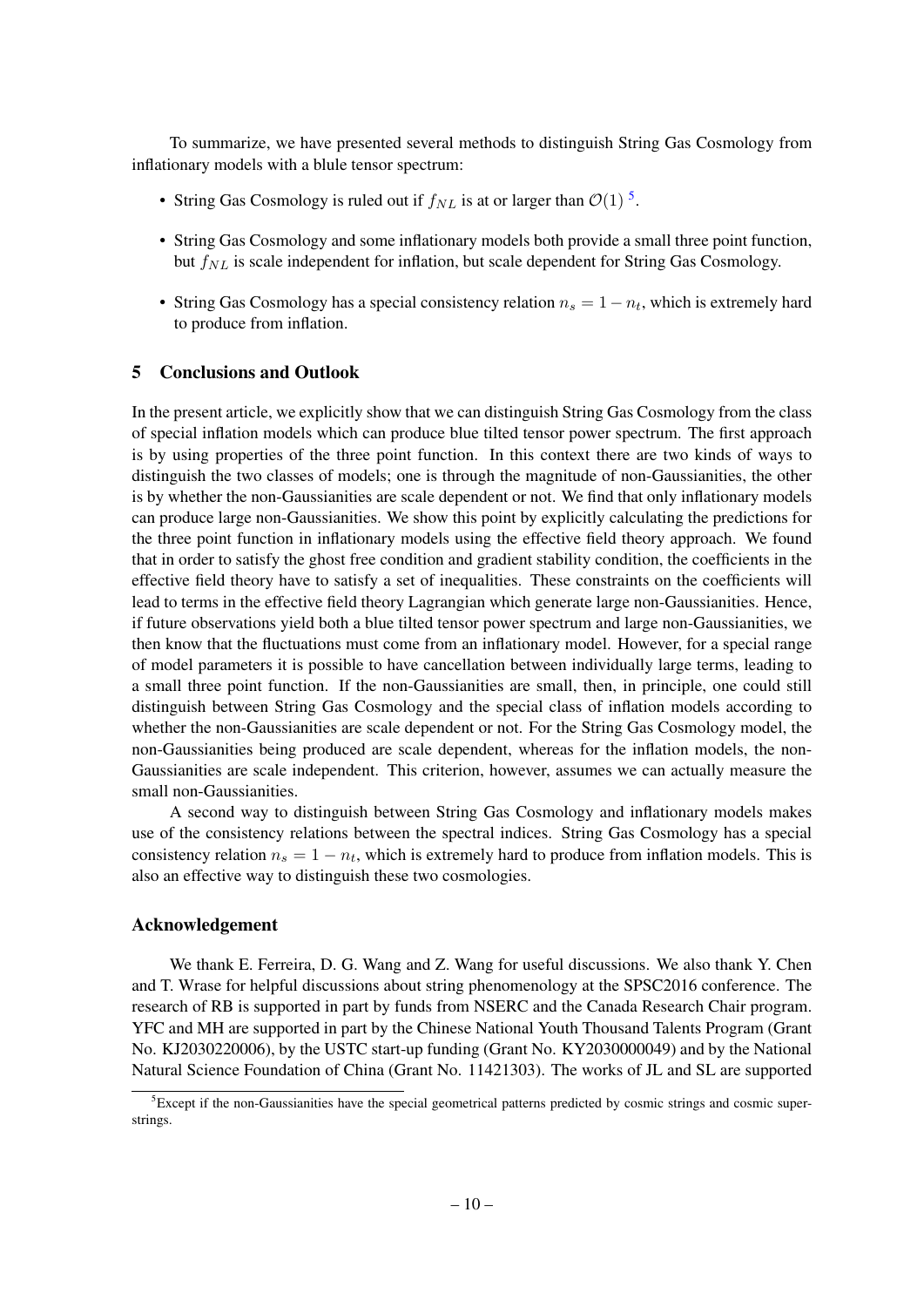in part by the Fund for Fostering Talents in Basic Science of the National Natural Science Foundation of China (Grant No. J1310021), the Outstanding Student International Exchange Funding Scheme and the Yan Ji-Ci Class in the University of Science and Technology of China. MH, JL are also grateful for PhD assistantships from the departments of physics of Tokyo University and Caltech respectively. YW is supported by Grant HKUST4/CRF/13G issued by the Research Grants Council (RGC) of Hong Kong. SZ is supported by the the Hong Kong PhD Fellowship Scheme (HKPFS) issued by the Research Grants Council (RGC) of Hong Kong. Part of numerical computations are operated on the computer cluster LINDA in the particle cosmology group at USTC.

## Appendix: Shapes of the Non-Gaussianities

We denote the *n*th term in the Hamiltonian as  $H_3^{(n)}$  $3^{(n)}$ . These Hamiltonians come from the third order action and are written in terms of conformal time  $\tau$  instead of physical time t. We have  $S_3$  =  $\sum_j \int d\tau H_3^{(j)}(\tau)$ . Then the corresponding three-point correlation functions of  $H_3^{(n)}$  $3^{(n)}$ s are given as follows (we have omitted the  $(2\pi)^3 \delta^{(3)}(\mathbf{k}_1 + \mathbf{k}_2 + \mathbf{k}_3)(\frac{-1}{2\sqrt{\epsilon}})^6$  factor in every result, and use  $k =$  $k_1 + k_2 + k_3$ :

• 
$$
H_3^{(1)} = \left(\frac{2M_2^4}{H\tau} - \frac{4M_3^4}{3H\tau}\right)\pi'^3
$$
  
\n
$$
2\operatorname{Im} \int_{-\infty}^0 d\tau \langle 0|\pi^3 H_3^{(1)}(\tau)|0\rangle = \frac{48M_2^4 - 32M_3^4}{H} \frac{1}{k_1k_2k_3k^3}.
$$
\n(5.1)

• 
$$
H_3^{(2)} = -(\frac{2M_2^4}{H\tau} + \frac{\bar{M}_1^3}{2\tau})\pi'(\partial_i \pi)^2
$$

 $(2)$ 

$$
2\operatorname{Im}\int_{-\infty}^{0} d\tau \langle 0|\pi^{3}H_{3}^{(2)}(\tau)|0\rangle = \left(\frac{4M_{2}^{4}}{H} + \bar{M}_{1}^{3}\right) \frac{\cos\langle \mathbf{k}_{2}, \mathbf{k}_{3}\rangle}{k_{1}k_{2}^{2}k_{3}^{2}} \left(\frac{-1}{k} - \frac{k_{2} + k_{3}}{k^{2}} - \frac{2k_{2}k_{3}}{k^{3}}\right) + 2 \text{ perm. (5.2)}
$$

• 
$$
H_3^{(3)} = \bar{M}_1^3 \pi' \partial_i \pi \partial_i \pi'
$$
  
\n
$$
2 \operatorname{Im} \int_{-\infty}^0 d\tau \langle 0 | \pi^3 H_3^{(3)}(\tau) | 0 \rangle = -2 \bar{M}_1^3 \frac{\cos \langle k_2, k_3 \rangle}{k_1 k_2^2} \left( \frac{2}{k^3} + \frac{6k_2}{k^4} \right) + 5 \text{ perm.}
$$
\n(5.3)

• 
$$
H_3^{(4)} = (\frac{\bar{M}_1^3}{2} - \frac{\bar{M}_2^2 H}{2} - \bar{M}_3^2 H)(\partial_i \pi)^2 \partial_j \partial_j \pi
$$
  
\n
$$
2 \operatorname{Im} \int_{-\infty}^0 d\tau \langle 0 | \pi^3 H_3^{(4)}(\tau) | 0 \rangle = (2\bar{M}_1^3 - 2\bar{M}_2^2 H - 4\bar{M}_3^2 H) \frac{\cos \langle \mathbf{k}_1, \mathbf{k}_2 \rangle}{k_1^2 k_2^2 k_3}
$$
\n
$$
\times (\frac{-2}{k} - \frac{2(k_1 k_2 + k_2 k_3 + k_1 k_3)}{k^3} - \frac{6k_1 k_2 k_3}{k^4}) + 2 \text{ perm.}
$$
\n(5.4)

• 
$$
H_3^{(5)} = \bar{M}_2^2 H \tau \partial_i \pi \partial_i \pi' \partial_j \partial_j \pi
$$
  
\n
$$
2 \operatorname{Im} \int_{-\infty}^0 d\tau \langle 0 | \pi^3 H_3^{(5)}(\tau) | 0 \rangle = \bar{M}_2^2 H \frac{\cos \langle \mathbf{k}_1, \mathbf{k}_2 \rangle}{k_1^2 k_3} \left( \frac{2}{k^3} + \frac{6(k_1 + k_3)}{k^4} + \frac{24k_1k_3}{k^5} \right) + 5 \text{ perm. (5.5)}
$$
\n•  $H_3^{(6)} = -\bar{M}_2^2 H \tau \pi' \partial_i \pi \partial_i \partial_j \partial_j \pi$   
\n
$$
2 \operatorname{Im} \int_{-\infty}^0 d\tau \langle 0 | \pi^3 H_3^{(6)}(\tau) | 0 \rangle = -\bar{M}_2^2 H \frac{\cos \langle \mathbf{k}_2, \mathbf{k}_3 \rangle}{k_1 k_2^2} \left( \frac{2}{k^3} + \frac{6(k_2 + k_3)}{k^4} + \frac{24k_2k_3}{k^5} \right) + 5 \text{ perm. (5.6)}
$$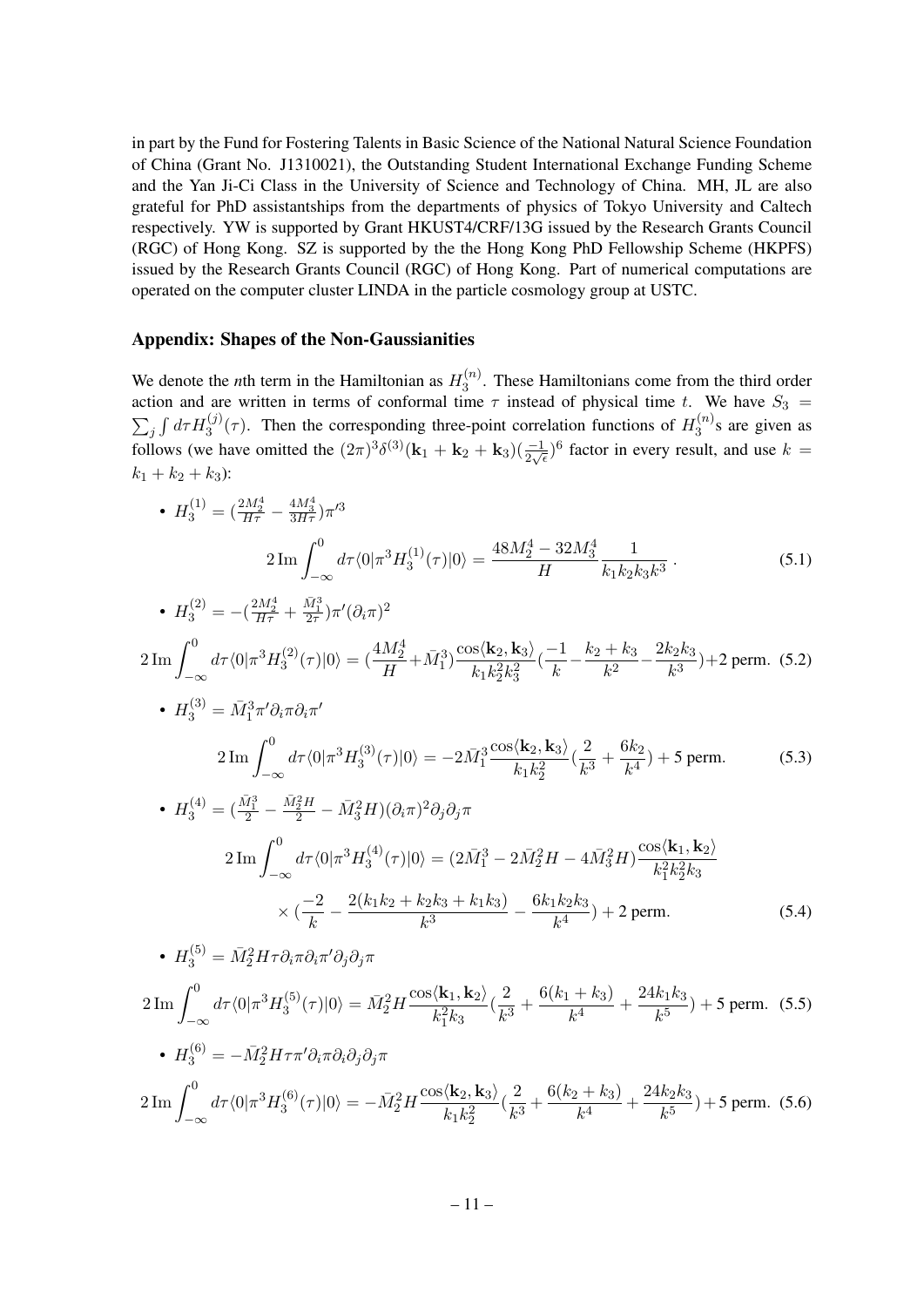• 
$$
H_3^{(7)} = (\bar{M}_3^2 + \frac{\bar{M}_6^2}{3})H\tau\pi'(\partial_i\partial_j\pi)^2
$$
  
\n $2 \text{Im} \int_{-\infty}^0 d\tau (0|\pi^3 H_3^{(7)}(\tau)|0\rangle = (4\bar{M}_3^2 + \frac{4\bar{M}_6^2}{3})H \frac{\cos^2(k_2, k_3)}{k_1k_2k_3} (\frac{2}{k^3} + \frac{6(k_2 + k_3)}{k^4} + \frac{24k_2k_3}{k^5}) + 2 \text{ perm.}$   
\n•  $H_3^{(8)} = -\bar{M}_3^2 H\tau (\partial_i\pi)^2 \partial_j \partial_j \pi'$   
\n $2 \text{Im} \int_{-\infty}^0 d\tau \langle 0|\pi^3 H_3^{(8)}(\tau)|0\rangle = -4\bar{M}_3^2 H \frac{k_3 \cos(k_1, k_2)}{k_1^2 k_2^2} (\frac{2}{k^3} + \frac{6(k_1 + k_2)}{k^4} + \frac{24k_1k_2}{k^5}) + 2 \text{ perm.}$   
\n•  $H_3^{(9)} = \frac{2\bar{M}_3^3}{3}\pi'^2 \partial_i \partial_i \pi$   
\n $2 \text{Im} \int_{-\infty}^0 d\tau (0|\pi^3 H_3^{(9)}(\tau)|0\rangle = -\frac{8\bar{M}_3^3}{3} \frac{1}{k_1k_2k_3} (\frac{2}{k^3} + \frac{6k_3}{k^4}) + 2 \text{ perm.}$   
\n•  $H_3^{(10)} = \frac{\bar{M}_5^2 H\tau}{3} \pi' (\partial_i \partial_i \pi)^2$   
\n $2 \text{Im} \int_{-\infty}^0 d\tau \langle 0|\pi^3 H_3^{(10)}(\tau)|0\rangle = \frac{4\bar{M}_5^2}{3} H \frac{1}{k_1k_2k_3} (\frac{2}{k^3} + \frac{6(k_2 + k_3)}{k^4} + \frac{24k_2k_3}{k^5}) + 2 \text{ perm.}$   
\n•  $H_3^{(11)} = \frac{\bar{M}_7}{6} H^2 \tau^2 (\partial_i \partial_i \pi)^3$   
\

$$
H_3^{(13)} = \frac{M_9 H^2 \tau^2}{6} \partial_i \partial_j \pi \partial_j \partial_k \pi \partial_k \partial_i \pi
$$
  

$$
2 \operatorname{Im} \int_{-\infty}^0 d\tau \langle 0 | \pi^3 H_3^{(13)}(\tau) | 0 \rangle = -2 \bar{M}_9 H^2 \frac{\cos \langle \mathbf{k}_1, \mathbf{k}_2 \rangle \cos \langle \mathbf{k}_2, \mathbf{k}_3 \rangle \cos \langle \mathbf{k}_1, \mathbf{k}_3 \rangle}{k_1 k_2 k_3}
$$
  

$$
\times \left( \frac{8}{k^3} + \frac{24(k_1 k_2 + k_2 k_3 + k_1 k_3)}{k^5} + \frac{120 k_1 k_2 k_3}{k^6} \right). \tag{5.13}
$$

Notice that the cosine function is used to write the correlators in a more compact form. Using the cosine theorem (note that we have the constraint  $\mathbf{k}_1+\mathbf{k}_2+\mathbf{k}_3 = 0$ ) we can see that this cosine function can be represented by the magnitudes of  $k_1$ ,  $k_2$ , and  $k_3$  without breaking rotational invariance.

In order to know whether the different terms in these expressions for non-Gaussianities (none of which are small) can be canceled by adjusting parameters, we can first add up all the terms and then expand the resulting expression in powers of the momenta. Since we want to obtain solutions which make the result vanish for all values of  $k_i$ s, we set all the coefficients to zero, thus obtaining a set of linear equations for the parameters. Because the result is symmetric in  $k_1$ ,  $k_2$  and  $k_3$ , not all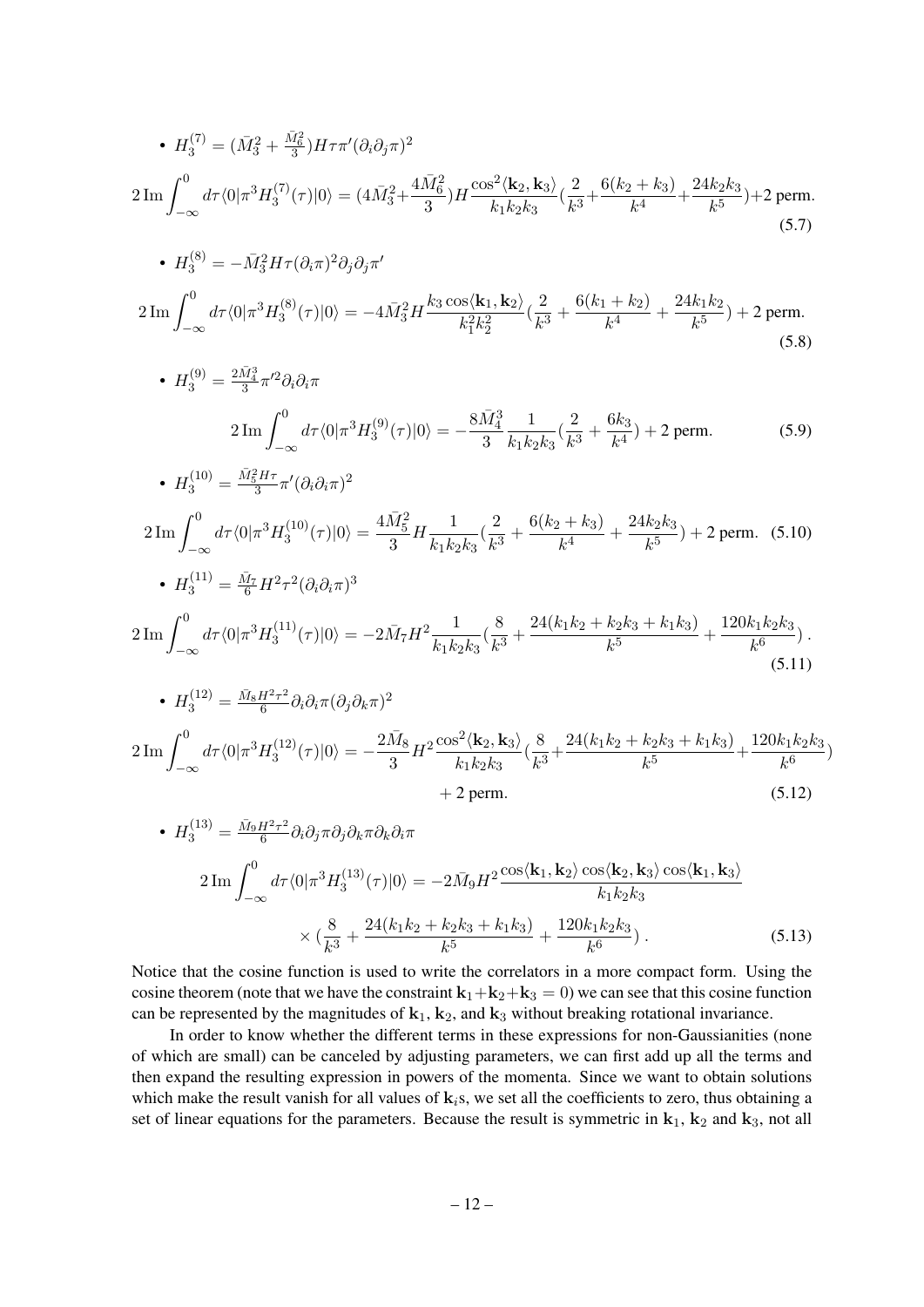of the resulting equations are independent. We finally get ten equations. Solving these equations and considering the coefficients as a vector, there is a solution space with six bases:

$$
\mathbf{x}_1 = (-1, -\frac{21}{2}, 0, -1, 0, 0, -6, 0, -1, 0, 1), \tag{5.14}
$$

$$
\mathbf{x}_2 = \left(-\frac{2}{3}, -7, 0, -\frac{2}{3}, 0, 0, -4, 0, -1, 1, 0\right),\tag{5.15}
$$

$$
\mathbf{x}_3 = \left(\frac{1}{6}, \frac{1}{2}, 0, 0, 0, 0, -1, 1, 0, 0, 0\right),\tag{5.16}
$$

$$
\mathbf{x}_4 = (0, -1, 0, 0, 0, 1, 0, 0, 0, 0, 0), \tag{5.17}
$$

$$
\mathbf{x}_5 = (0, 0, 0, -1, 1, 0, 0, 0, 0, 0, 0), \tag{5.18}
$$

$$
\mathbf{x}_6 = (-\frac{3}{4}, -\frac{9}{8}, 1, 0, 0, 0, 0, 0, 0, 0, 0).
$$
 (5.19)

where each  $x_i$  vector corresponds to the effective field theory parameters

$$
\mathbf{x}_{i} = (M_{2}, M_{3}, \bar{M}_{1}, \bar{M}_{2}, \bar{M}_{3}, \bar{M}_{4}, \bar{M}_{5}, \bar{M}_{6}, \bar{M}_{7}, \bar{M}_{8}, \bar{M}_{9})
$$
 (5.20)

Combining the "no ghost" conditions and the obvious requirement on the parameters, for example  $M_2^4 \geq 0$ , we can obtain a set of inequalities for the coefficients of the linear combination of the bases:

$$
-6C_1 - 4C_2 + C_3 - \frac{9}{2}C_6 \ge 0,
$$
\n(5.21)

$$
-6C_1 - 4C_2 - C_3 \ge 0,
$$
\n(5.22)

$$
-6C_1 - 4C_2 - 6C_5 \ge 0,
$$
\n(5.23)

$$
-6C_1 - 4C_2 + \frac{2}{7}C_3 - \frac{4}{7}C_4 - \frac{9}{14}C_6 \ge 0,
$$
\n(5.24)

$$
C_3 \geq 0, \tag{5.25}
$$

$$
C_5 \ge 0. \tag{5.26}
$$

where  $C_i$  are the coefficients of  $x_i$ . Finally, by solving these inequalities, we obtain the range of the parameters where the three-point correlation function vanishes. For example, we set

$$
M_2 = \sqrt[4]{7501}, M_3 = \sqrt[4]{\frac{22523}{2}}, \bar{M}_1 = \sqrt[3]{\frac{-10000}{H}}, \bar{M}_2 = \frac{1}{H}, \bar{M}_3 = 0, \bar{M}_4 = \frac{-1}{\sqrt[3]{H}},
$$
  

$$
\bar{M}_5 = \frac{\sqrt{6}}{H}, \bar{M}_6 = 0, \bar{M}_7 = \frac{1}{H^3}, \bar{M}_8 = 0, \bar{M}_9 = \frac{-1}{H^3}.
$$
 (5.27)

For this set of parameters (constants or slowly changing in time) the three point correlation function will vanish for arbitrary  $k_i$ s. Therefore, in the regime satisfying the above inequalities, the theory will not produce large non-Gaussianities in the three point function. But outside this regime one will obtain non-Gaussianities of order  $\mathcal{O}(1)$  in the three point function.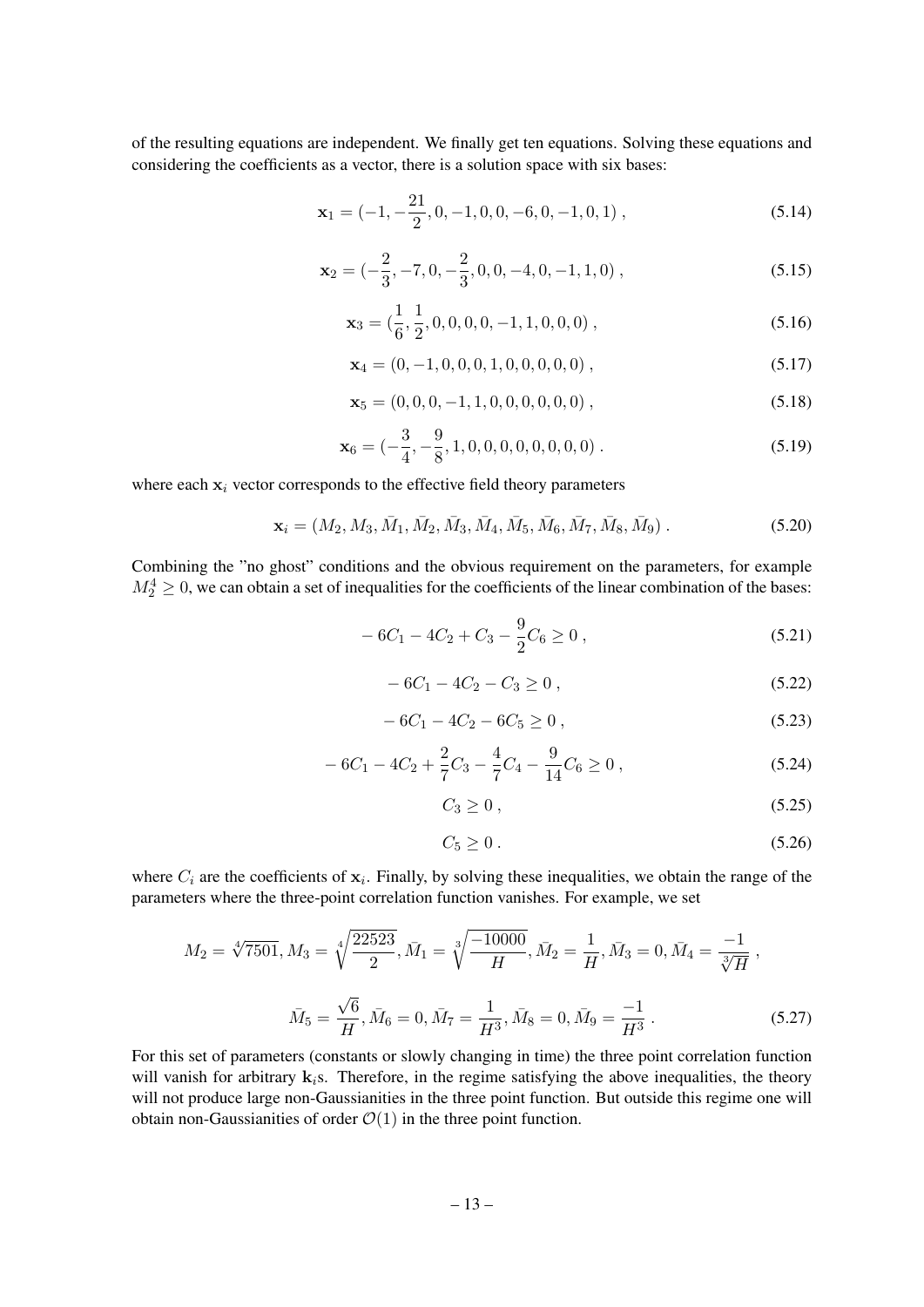#### References

- <span id="page-14-0"></span>[1] P. A. R. Ade *et al.* [Planck Collaboration], "Planck 2015 results. XIII. Cosmological parameters," arXiv:1502.01589 [astro-ph.CO].
- <span id="page-14-1"></span>[2] P. A. R. Ade *et al.* [Planck Collaboration], "Planck 2015 results. XVII. Constraints on primordial non-Gaussianity," arXiv:1502.01592 [astro-ph.CO].
- <span id="page-14-2"></span>[3] R. J. Danos, R. H. Brandenberger and G. Holder, "A Signature of Cosmic Strings Wakes in the CMB Polarization," Phys. Rev. D 82, 023513 (2010) [arXiv:1003.0905 [astro-ph.CO]]; R. H. Brandenberger, "Is the Spectrum of Gravitational Waves the 'Holy Grail' of Inflation?," arXiv:1104.3581 [astro-ph.CO].
- <span id="page-14-3"></span>[4] C. Bonvin, R. Durrer and R. Maartens, "Can primordial magnetic fields be the origin of the BICEP2 data?," Phys. Rev. Lett. 112, no. 19, 191303 (2014) [arXiv:1403.6768 [astro-ph.CO]].
- <span id="page-14-4"></span>[5] P. A. R. Ade *et al.* [BICEP2 and Planck Collaborations], "Joint Analysis of BICEP2/KeckArray and Planck Data," Phys. Rev. Lett. 114, 101301 (2015) [arXiv:1502.00612 [astro-ph.CO]].
- <span id="page-14-5"></span>[6] D. Baumann *et al.* [CMBPol Study Team Collaboration], "CMBPol Mission Concept Study: Probing Inflation with CMB Polarization," AIP Conf. Proc. 1141, 10 (2009) [arXiv:0811.3919 [astro-ph]].
- <span id="page-14-6"></span>[7] J. Martin, C. Ringeval, R. Trotta and V. Vennin, "The Best Inflationary Models After Planck," JCAP 1403, 039 (2014) [arXiv:1312.3529 [astro-ph.CO]].
- <span id="page-14-7"></span>[8] Y. Wang and W. Xue, "Inflation and Alternatives with Blue Tensor Spectra," JCAP 1410, no. 10, 075 (2014) [arXiv:1403.5817 [astro-ph.CO]].
- <span id="page-14-12"></span>[9] S. Alexander, R. Brandenberger and J. Magueijo, "Noncommutative inflation," Phys. Rev. D 67, 081301 (2003) [hep-th/0108190].
- <span id="page-14-8"></span>[10] J. O. Gong, "General slow-roll spectrum for gravitational waves," Class. Quant. Grav. 21, 5555 (2004) [gr-qc/0408039].
- <span id="page-14-9"></span>[11] J. O. Gong, "Blue running of the primordial tensor spectrum," JCAP 1407, 022 (2014) [arXiv:1403.5163 [astro-ph.CO]].
- <span id="page-14-10"></span>[12] R. Easther, B. R. Greene, W. H. Kinney and G. Shiu, "Inflation as a probe of short distance physics," Phys. Rev. D 64, 103502 (2001) [hep-th/0104102].
- [13] X. Chen, M. x. Huang, S. Kachru and G. Shiu, "Observational signatures and non-Gaussianities of general single field inflation," JCAP 0701, 002 (2007) [hep-th/0605045].
- [14] A. Ashoorioon, K. Dimopoulos, M. M. Sheikh-Jabbari and G. Shiu, "Non-Bunch-Davies initial state reconciles chaotic models with BICEP and Planck," Phys. Lett. B 737, 98 (2014) [arXiv:1403.6099 [hep-th]].
- [15] H. Jiang and Y. Wang, "Towards the physical vacuum of cosmic inflation," Phys. Lett. B 760, 202 (2016) [arXiv:1507.05193 [hep-th]].
- <span id="page-14-11"></span>[16] H. Jiang, Y. Wang and S. Zhou, "On the initial condition of inflationary fluctuations," JCAP 1604, no. 04, 041 (2016) [arXiv:1601.01179 [hep-th]].
- <span id="page-14-13"></span>[17] R. H. Brandenberger and C. Vafa, "Superstrings in the Early Universe," Nucl. Phys. B 316, 391 (1989).
- <span id="page-14-14"></span>[18] A. Nayeri, R. H. Brandenberger and C. Vafa, "Producing a scale-invariant spectrum of perturbations in a Hagedorn phase of string cosmology," Phys. Rev. Lett. 97, 021302 (2006) [hep-th/0511140].
- <span id="page-14-16"></span>[19] R. H. Brandenberger, A. Nayeri, S. P. Patil and C. Vafa, "Tensor Modes from a Primordial Hagedorn Phase of String Cosmology," Phys. Rev. Lett. 98, 231302 (2007) [hep-th/0604126].
- <span id="page-14-15"></span>[20] R. H. Brandenberger, A. Nayeri, S. P. Patil and C. Vafa, "String Gas Cosmology and structure formation," Int. J. Mod. Phys. A 22, 3621 (2007) [hep-th/0608121]; R. H. Brandenberger, "String Gas Cosmology," String Cosmology, J.Erdmenger (Editor). Wiley, 2009. p.193-230 [arXiv:0808.0746 [hep-th]];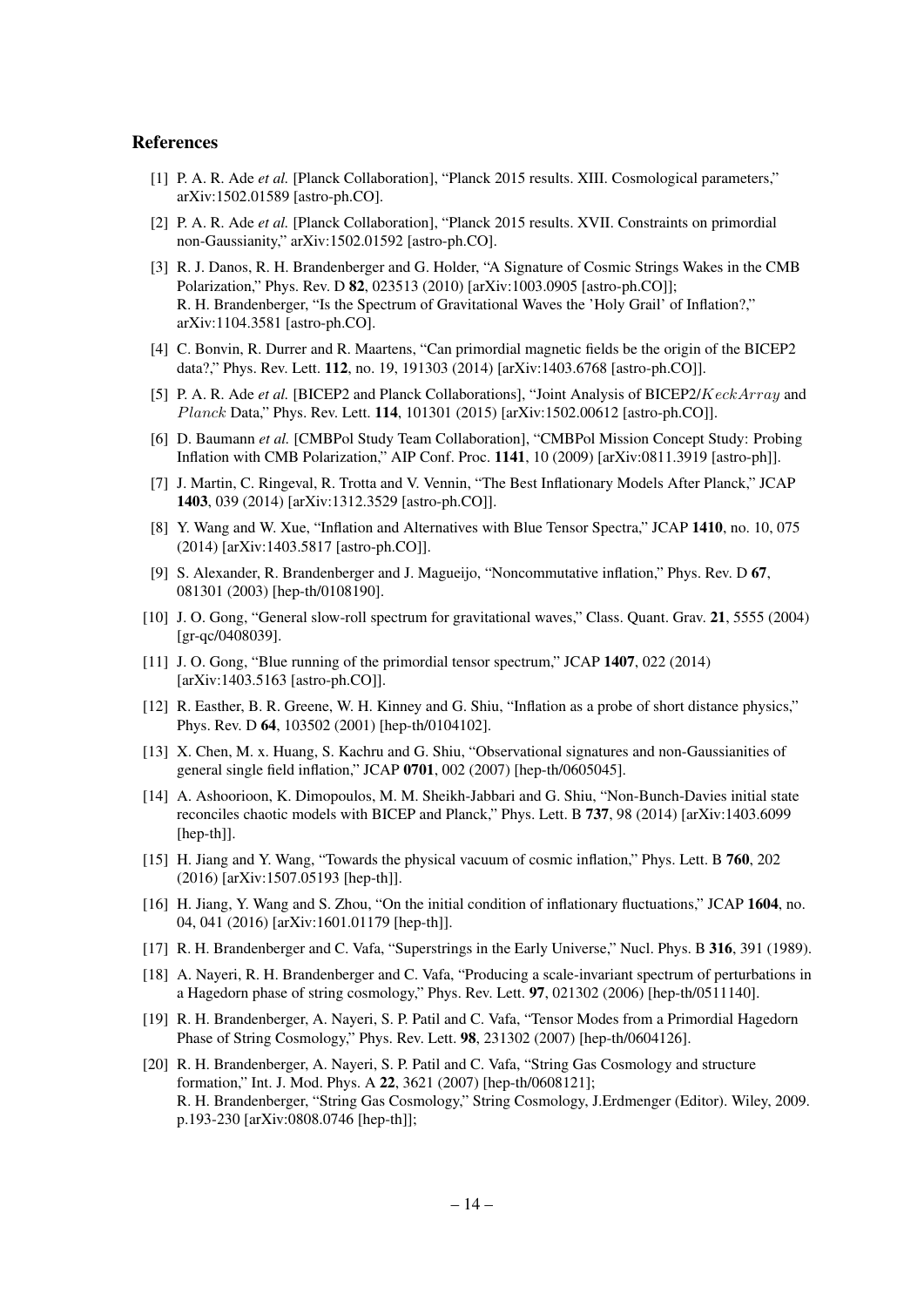R. H. Brandenberger, "String Gas Cosmology: Progress and Problems," Class. Quant. Grav. 28, 204005 (2011) [arXiv:1105.3247 [hep-th]].

- <span id="page-15-0"></span>[21] B. Chen, Y. Wang, W. Xue and R. Brandenberger, "String Gas Cosmology and Non-Gaussianities," The Universe 3, no. 3, 2 (2015) [arXiv:0712.2477 [hep-th]].
- <span id="page-15-13"></span>[22] R. H. Brandenberger, A. Nayeri and S. P. Patil, "Closed String Thermodynamics and a Blue Tensor Spectrum," Phys. Rev. D 90, no. 6, 067301 (2014) [arXiv:1403.4927 [astro-ph.CO]].
- <span id="page-15-1"></span>[23] T. Kobayashi, M. Yamaguchi and J. Yokoyama, "G-inflation: Inflation driven by the Galileon field," Phys. Rev. Lett. 105, 231302 (2010) [arXiv:1008.0603 [hep-th]].
- <span id="page-15-14"></span>[24] C. Burrage, C. de Rham, D. Seery and A. J. Tolley, "Galileon inflation," JCAP 1101, 014 (2011) [arXiv:1009.2497 [hep-th]].
- <span id="page-15-2"></span>[25] C. Deffayet, X. Gao, D. A. Steer and G. Zahariade, "From k-essence to generalised Galileons," Phys. Rev. D 84, 064039 (2011) [arXiv:1103.3260 [hep-th]].
- <span id="page-15-3"></span>[26] T. Kobayashi, M. Yamaguchi and J. Yokoyama, "Generalized G-inflation: Inflation with the most general second-order field equations," Prog. Theor. Phys. 126, 511 (2011) [arXiv:1105.5723 [hep-th]].
- <span id="page-15-4"></span>[27] Y. F. Cai, J. O. Gong, S. Pi, E. N. Saridakis and S. Y. Wu, "On the possibility of blue tensor spectrum within single field inflation," arXiv:1412.7241 [hep-th].
- <span id="page-15-8"></span>[28] D. Cannone, G. Tasinato and D. Wands, "Generalised tensor fluctuations and inflation," JCAP 1501, no. 01, 029 (2015) [arXiv:1409.6568 [astro-ph.CO]].
- <span id="page-15-9"></span>[29] L. Graef and R. Brandenberger, "Breaking of Spatial Diffeomorphism Invariance, Inflation and the Spectrum of Cosmological Perturbations," JCAP 1510, no. 10, 009 (2015) [arXiv:1506.00896 [astro-ph.CO]].
- <span id="page-15-5"></span>[30] C. Cheung, P. Creminelli, A. L. Fitzpatrick, J. Kaplan and L. Senatore, "The Effective Field Theory of Inflation," JHEP 0803, 014 (2008) [arXiv:0709.0293 [hep-th]].
- <span id="page-15-6"></span>[31] X. Chen and Y. Wang, "Large non-Gaussianities with Intermediate Shapes from Quasi-Single Field Inflation," Phys. Rev. D 81, 063511 (2010) [arXiv:0909.0496 [astro-ph.CO]].
- [32] X. Chen and Y. Wang, "Quasi-Single Field Inflation and Non-Gaussianities," JCAP 1004, 027 (2010) [arXiv:0911.3380 [hep-th]].
- [33] D. Baumann and D. Green, "Signatures of Supersymmetry from the Early Universe," Phys. Rev. D 85, 103520 (2012) [arXiv:1109.0292 [hep-th]].
- <span id="page-15-7"></span>[34] X. Chen and Y. Wang, "Quasi-Single Field Inflation with Large Mass," JCAP 1209, 021 (2012) [arXiv:1205.0160 [hep-th]].
- <span id="page-15-10"></span>[35] X. Chen, M. H. Namjoo and Y. Wang, "Quantum Primordial Standard Clocks," JCAP 1602, no. 02, 013 (2016) [arXiv:1509.03930 [astro-ph.CO]].
- <span id="page-15-11"></span>[36] X. Chen, M. H. Namjoo and Y. Wang, "Probing the Primordial Universe using Massive Fields," arXiv:1601.06228 [hep-th].
- <span id="page-15-12"></span>[37] J. Kripfganz and H. Perlt, "Cosmological Impact of Winding Strings," Class. Quant. Grav. 5, 453 (1988).
- [38] X. Chen, M. H. Namjoo and Y. Wang, "A Direct Probe of the Evolutionary History of the Primordial Universe," Sci. China Phys. Mech. Astron. 59, 101021 (2016) [arXiv:1608.01299 [astro-ph.CO]].
- <span id="page-15-15"></span>[39] E. Witten, "Cosmic Superstrings," Phys. Lett. B 153, 243 (1985).
- <span id="page-15-16"></span>[40] E. J. Copeland, R. C. Myers and J. Polchinski, "Cosmic F and D strings," JHEP 0406, 013 (2004) [hep-th/0312067].
- <span id="page-15-17"></span>[41] R. H. Brandenberger, "Searching for Cosmic Strings in New Observational Windows," Nucl. Phys. Proc. Suppl. 246-247, 45 (2014) [arXiv:1301.2856 [astro-ph.CO]].